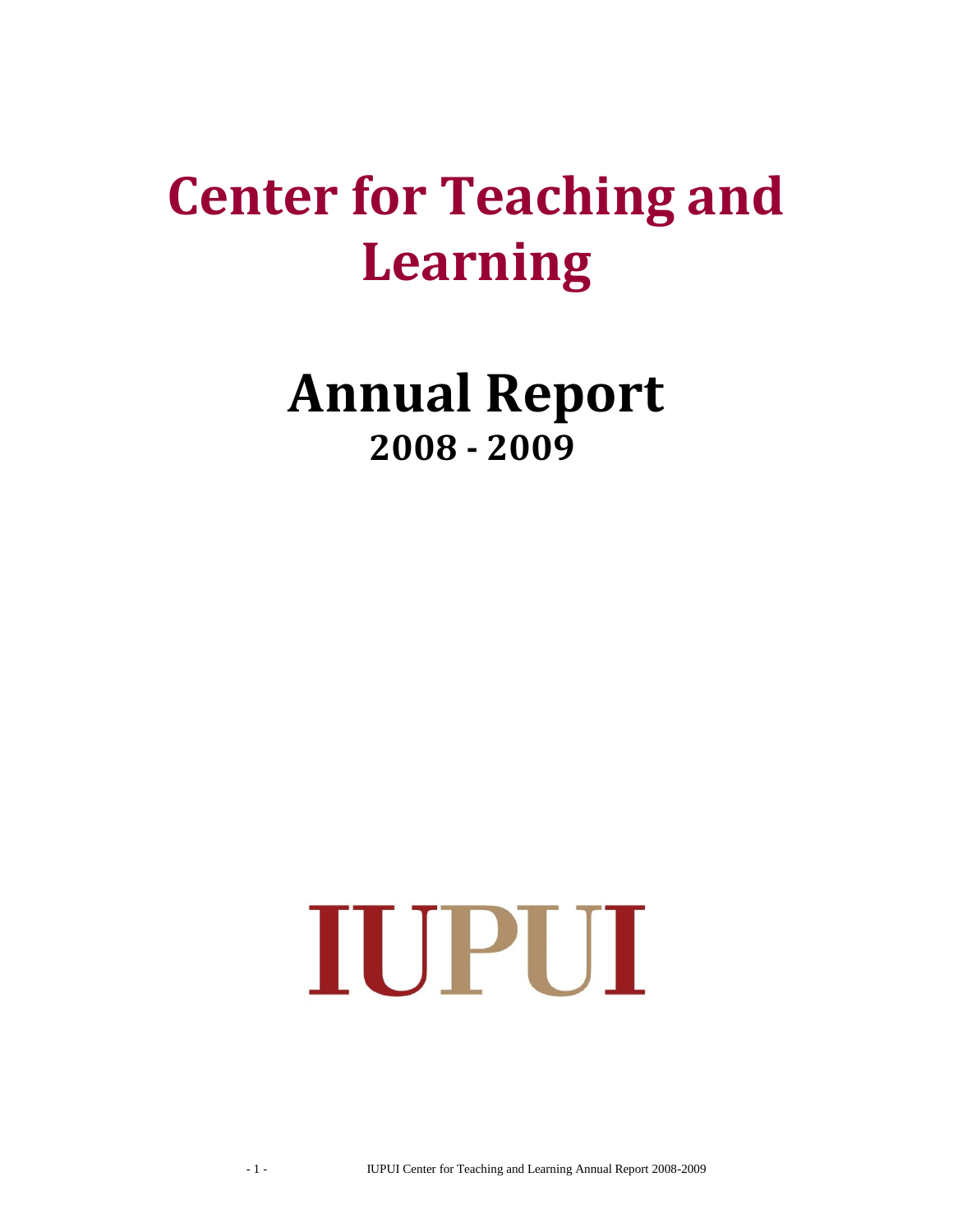## **Introduction**

Welcome to the 2008-2009 Annual Report of the IUPUI Center for Teaching and Learning (CTL). This report will address activities from July 1, 2008, through June 30, 2009. It begins with highlights of the year; then reports data on the number of consultations and event participation; and, finally, provides details about events and programs offered by the CTL.

#### **Vision**

The vision of the IUPUI Center for Teaching and Learning is to create a nationally renowned model of collaboration with schools and departments to promote a culture of excellence in teaching and learning.

#### **Mission**

The mission of the Center for Teaching and Learning is to advance teaching excellence at IUPUI while supporting faculty through a collaborative approach that celebrates and embraces the diversity of our urban research university. The CTL offers a wide array of programs, events, and services that foster innovation and translation of educational research into practice.

The CTL was established in 1995 and is a partnership among the following organizations:

Academic Affairs University Information Technology Services University Library

## **Center for Teaching and Learning Highlights**

### **New Executive Director**

Pratibha Varma-Nelson, Ph.D., was appointed as the executive director of the Center for Teaching and Learning and professor of chemistry effective August 15, 2008. Prior to coming to IUPUI, she was the chair of the Department of Chemistry, Physics, and Earth Science and Professor of Chemistry at Northeastern Illinois University, Chicago. For the two years immediately preceding her appointment at CTL, she was a program director in the Division of Undergraduate Education at the National Science Foundation (NSF). She brought to IUPUI a national reputation for enhancing the learning of students in science, technology, engineering and mathematics (STEM) disciplines through a collaborative learning structure called Peer-Led Team Learning (PLTL). As one of the founders of this NSF Systemic Change Initiative and follow-up dissemination projects, she has helped to advance this active learning environment, with documented evidence of dramatic improvements in student learning in over 100 institutions here and abroad. The PLTL leadership team was selected as the winner of the 2008 Norris Award for Outstanding Achievement in the Teaching of Chemistry, sponsored by the Northeastern Section of the American Chemical Society.

### **Research Focus**

The CTL is strengthening efforts to support discipline-based education research. To facilitate this effort, the CTL developed two new proposal writing workshops for educational projects. One was on Grant Writing and the Scholarship of Teaching and Learning and the other focused on proposals to be submitted to the Division of Undergraduate Education and NSF. Several staff members have engaged in proposal writing and research. CTL and the Center for Urban and Multicultural Education are collaborating on a research project centered on development and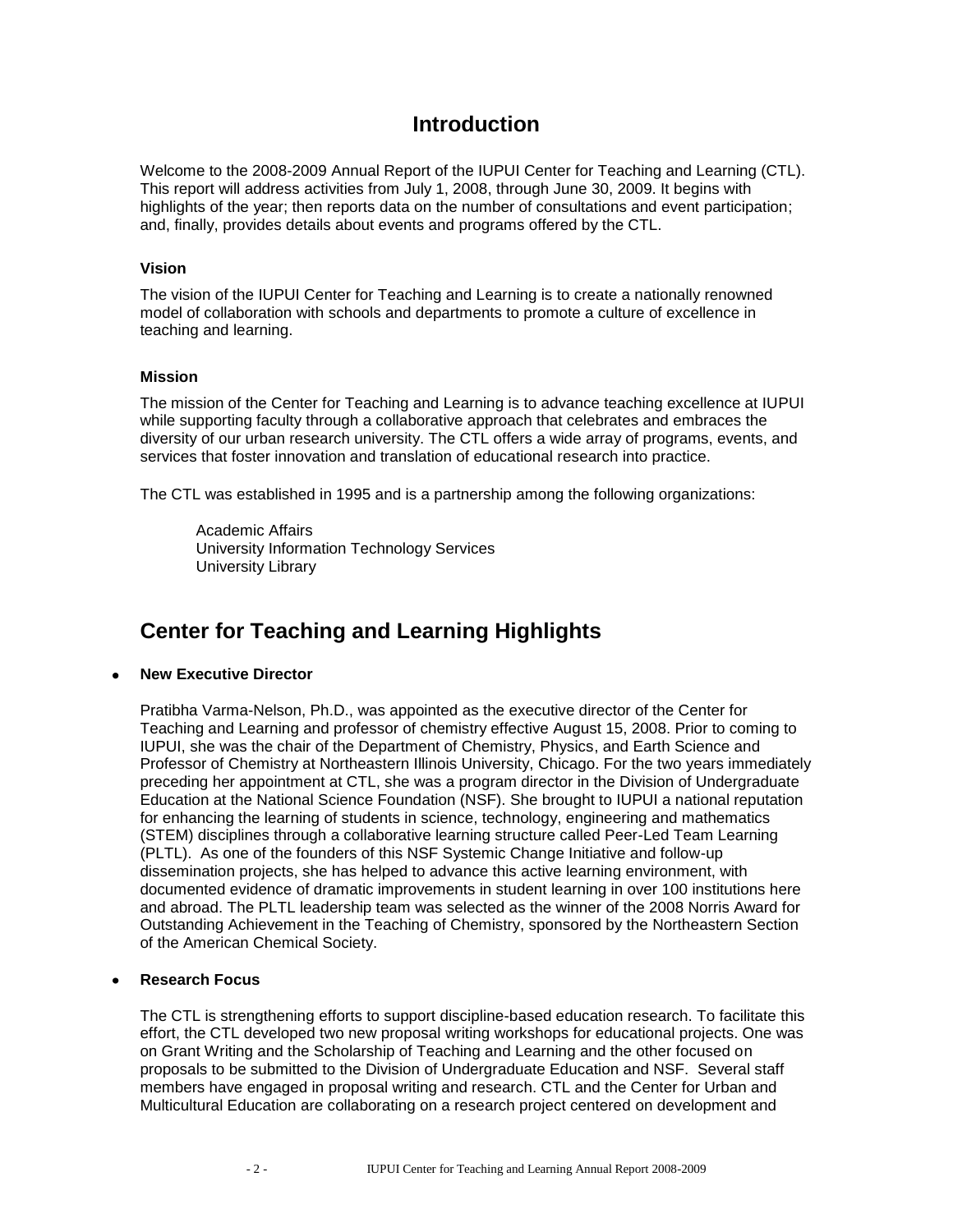implementation of cyber-PLTL. CTL also hosted three undergraduate students with support of a Multicultural University Research Initiative (MURI) grant. CTL submitted two proposals to the Division of Undergraduate Education at NSF and partnered on three other proposals submitted by IUPUI faculty.

#### **Discipline-based Approach**

In an effort to provide relevant professional development opportunities, the CTL conducted purposeful outreach to meet the discipline-specific needs of faculty from various schools and departments. Working directly with faculty, department chairs, and deans, the CTL is moving in a direction that better addresses their needs.

To this end, CTL offered customized workshops for various schools and departments (e.g., dentistry, medicine, communication studies, computer science, and chemistry). CTL hosted two faculty fellows, one from the Department of Geography and a second from the Department of Computer, Information, and Leadership Technology.

In the interest of serving the STEM disciplines more effectively, CTL replaced a general instructional design consultant position with a STEM Education Specialist.

#### **Winter Lecture Series**

To increase involvement of the various departments and schools and to increase discipline-based programming, the CTL Winter Lecture Series was created. The goal of this series is to bring speakers to the IUPUI campus that have made contributions to disciplinary research and conduct discipline-based education research. In partnership with the Department of Chemistry and Chemical Biology and the Preparing Future Faculty Program, the first speaker visited on January 20, 2009. Brian Coppola, professor of chemistry from the University of Michigan presented, "Say professor may I whitewash a little…" to 67 faculty and students from IUPUI and area universities.

#### **CTL Space Improvements**

In early spring 2009, the CTL completed phase one of its space improvement efforts. Eight spacious consulting workstations were added to the center. These improvements provide ample surface area for client belongings, large easy-to-see and share computer monitors, and plenty of elbow room for collaborations. This consulting cluster is situated prominently in the center of the office space and has enhanced the CTL's form and function.

## **Database Records**

During 2008-2009 the following activities were entered by CTL staff into the database:

- Total consultations numbered 1533.\* See Appendix E for unique and total consults, unique and total event attendance, and unique clients by school/campus affiliation.
- Of these total consultations, there were 450 unique clients who received consultation services; 352 of those were faculty, 52 were academic staff, 29 were administrators, 5 were undergraduate students, 9 were graduate students, 2 were guests, and 1 were in the "other" miscellaneous category. These numbers include both scheduled and "walk in" consultations.\*
- There were 130 sponsored or co-sponsored events with a total of 1964 participants.\*
- Instances of outreach numbered 19; and these were targeted to 258 internal and individuals.\*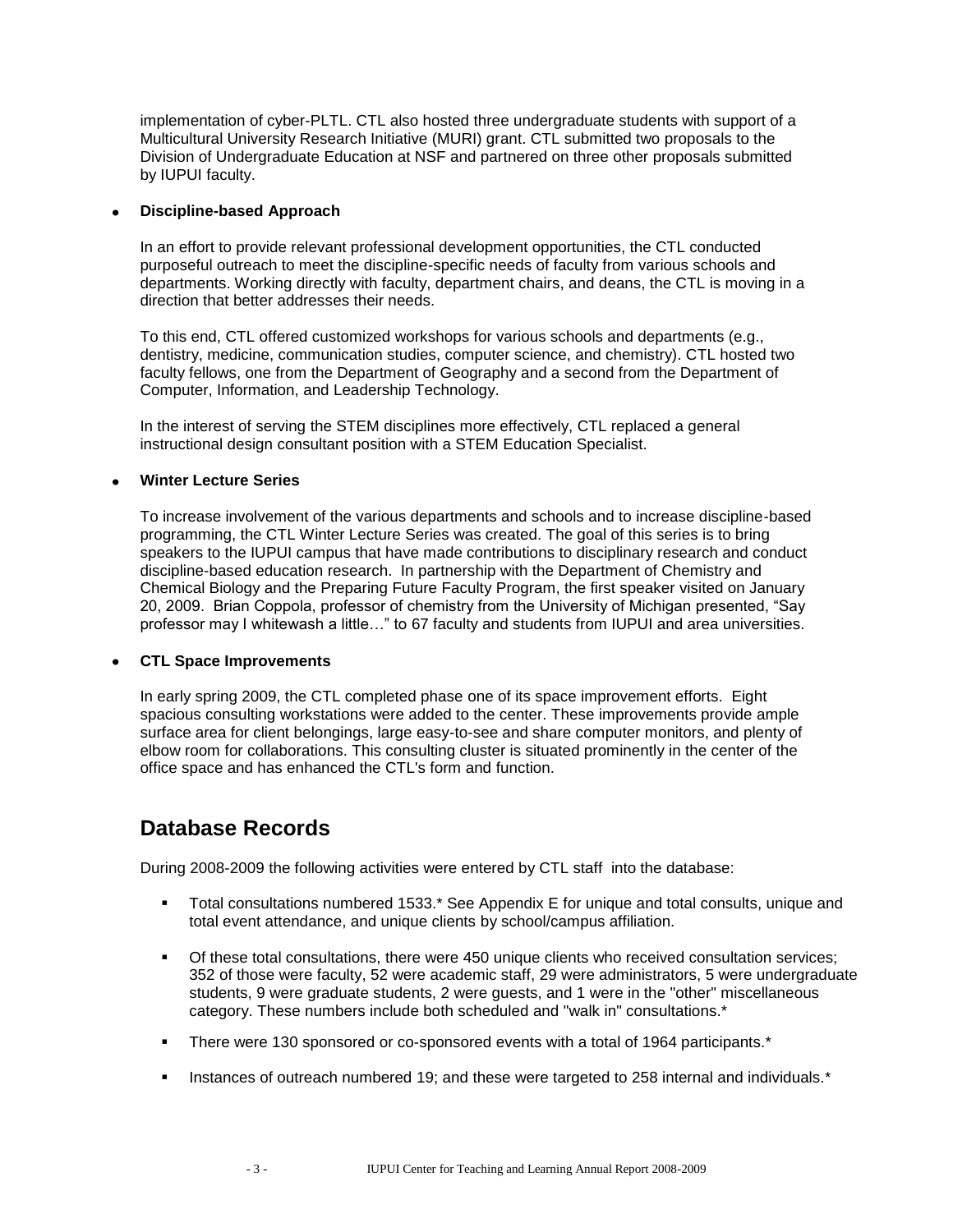- There were 143 presentations made to a total of 3923 participants. Of these 143 presentations, 38 were delivered to 2113 external participants. (See Appendix C)
- Ten publications were recorded (See Appendix A); 8 grants were written (see Appendix B); and 11 courses were taught by CTL staff (See Appendix D)

## **Teaching and Learning**

- **1. Promote best practices in teaching and learning.** 
	- Symposia/major events for 2008-2009  $\bullet$ 
		- o Associate Faculty Orientation, August 12 and 13, 2008
		- o Ready, Set, Go! Engaging Students, Sept 26, 2008
		- o Power Up Your Pedagogy, Oct 17, 2008
		- o Documenting Your Teaching, Nov 20, 2008
		- o Winter Lecture, Dr. Brian P. Coppola & CTL Open House, January 20, 2009
		- o Edward C. Moore Symposium, April 2, 2009
	- Workshops
	- **Consultations**  $\bullet$

### **1.1 Associate Faculty Orientation**

| <b>Achievements</b> | The Associate Faculty Orientation was held on August 12 and August 13, 2008 in BS<br>2004 and 2006 from $5:30 - 8:30$ pm.                                                                                                                                                                                                                                                                                   |
|---------------------|-------------------------------------------------------------------------------------------------------------------------------------------------------------------------------------------------------------------------------------------------------------------------------------------------------------------------------------------------------------------------------------------------------------|
|                     | <b>Event Description</b>                                                                                                                                                                                                                                                                                                                                                                                    |
|                     | The orientation was open to both new and experienced part-time faculty members. The<br>theme for the orientation was <i>IUPUI: Be A Part of It</i> . For the first time, the event was<br>held on two consecutive evenings with topics varying per night so individuals could<br>choose to attend one or both evenings.                                                                                     |
|                     | Program                                                                                                                                                                                                                                                                                                                                                                                                     |
|                     | The interactive sessions were led by CTL staff and included the following:                                                                                                                                                                                                                                                                                                                                  |
|                     | Overview of Oncourse CL<br>Designed to provide faculty with an overview of Oncourse CL, this session focused on<br>the five most commonly used tools in Oncourse CL. These tools include: course email,<br>syllabus tools, resources, announcements and roster.                                                                                                                                             |
|                     | <b>Staying Connected With IUPUI</b><br>What resources are available to faculty and their students on the IUPUI campus?<br>Representatives from various IUPUI offices discussed how each can assist faculty.<br>Offices represented included the Consortium on Learning and Scholarship, Bepko<br>Scholars, University Library, Office of International Affairs and Adaptive Educational<br>Services.        |
|                     | <b>Engaging Students in the Classroom</b><br>What can instructors do to energize and engage students who seem uninterested in<br>course content and learning? In this workshop, participants discussed ways instructors<br>can make classroom learning more meaningful for students. Whether faculty already<br>included active learning in their instructional sessions or were looking for different ways |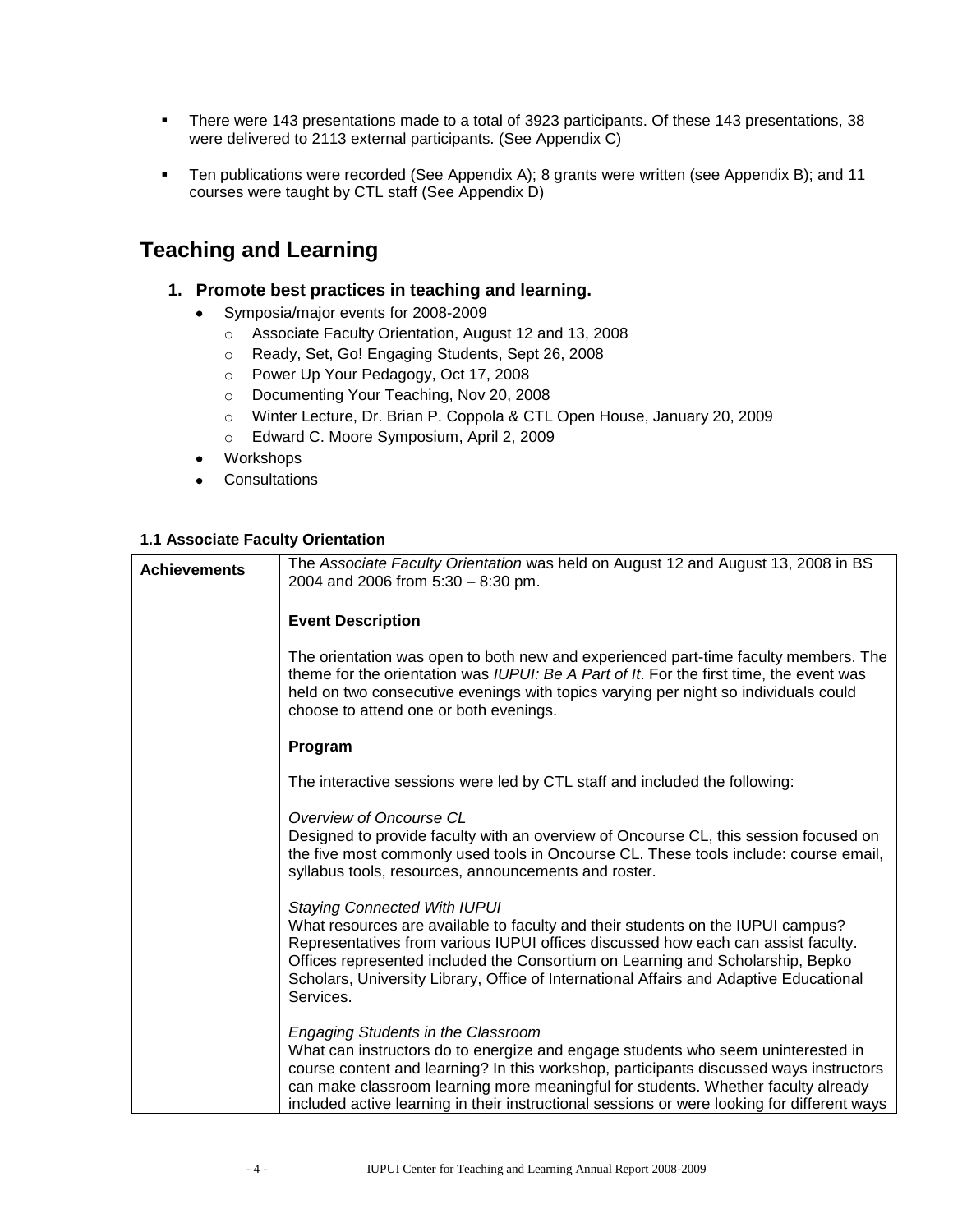|                     | to engage students, they could benefit from this session.                                                                                                                                                                                                                                                                                                                                                                                                                                                                                                                                                                                                                                                                                                                                                                                                                                                                                                   |
|---------------------|-------------------------------------------------------------------------------------------------------------------------------------------------------------------------------------------------------------------------------------------------------------------------------------------------------------------------------------------------------------------------------------------------------------------------------------------------------------------------------------------------------------------------------------------------------------------------------------------------------------------------------------------------------------------------------------------------------------------------------------------------------------------------------------------------------------------------------------------------------------------------------------------------------------------------------------------------------------|
|                     | <b>Effective Use of PowerPoint Presentation</b><br>Whether faculty members use PowerPoint in their teaching or have avoided teaching<br>with PowerPoint because it creates a boring and passive experience for students, this<br>session was relevant to them. Participants in this session discussed how to use<br>PowerPoint to engage students in class, how to make PowerPoint presentations non-<br>linear, and some common dos and don'ts of PowerPoint presentations.<br>Setting the Tone for the Semester: The First Day of Class<br>Instructors only get one opportunity to make a great first impression. The activities<br>faculty choose for the first day of class help set students' expectations for the entire<br>semester. This session focused on the basics that are so important to getting a course<br>off to a great start.<br><b>Planning Committee</b><br>Jennifer Beasley, Chair<br>Mona Kheiry<br>Sharmin McGown<br>Nicole Powell |
|                     |                                                                                                                                                                                                                                                                                                                                                                                                                                                                                                                                                                                                                                                                                                                                                                                                                                                                                                                                                             |
| <b>Future Plans</b> | For 2009, the CTL plans to maintain the overall structure of the 2008 orientation by<br>continuing to offer the orientation over two evenings prior to the start of classes on<br>August 19 and 20. The orientation will continue to have variety of sessions on topics of<br>interest to associate faculty. The CTL distributed a survey in spring/summer 2009<br>asking school deans and department chairs what topics they considered important for<br>associate faculty to receive information about. The results of this survey along with<br>feedback received from the 2008 orientation will be used to plan concurrent session<br>topics.                                                                                                                                                                                                                                                                                                           |
| Evidence of         |                                                                                                                                                                                                                                                                                                                                                                                                                                                                                                                                                                                                                                                                                                                                                                                                                                                                                                                                                             |
| <b>Progress</b>     | On August 12, 39 faculty members attended the orientation and on August 13, 32<br>faculty members attended.<br>Overall comments from the symposium were positive with 97% of respondents to an<br>online evaluation survey responding that they either strongly agreed or agreed that the<br>information presented during the orientation was useful to their professional work. A<br>total of 29 individuals completed the online survey.                                                                                                                                                                                                                                                                                                                                                                                                                                                                                                                  |

## **1.2 Ready, Set, Go! Engaging Students**

| <b>Achievements</b> | Ready, Set, Go! Engaging Students was held on September 26, 2008 in BS 2004,<br>2006, and 2007.                                                                                                                                                                                                                                                                                                                                                                                                                |
|---------------------|----------------------------------------------------------------------------------------------------------------------------------------------------------------------------------------------------------------------------------------------------------------------------------------------------------------------------------------------------------------------------------------------------------------------------------------------------------------------------------------------------------------|
|                     | <b>Event Description</b>                                                                                                                                                                                                                                                                                                                                                                                                                                                                                       |
|                     | This symposium featured faculty who employed a variety of active learning strategies<br>in their classes ranging from relatively quick and easy ways of enlivening lectures,<br>cooperative learning techniques, and instructional technology to more involved<br>strategies, such as problem-based learning, service learning or undergraduate<br>research. Participants left the symposium with ideas, resources and examples to help<br>them get their own students energized and engaged in the classroom. |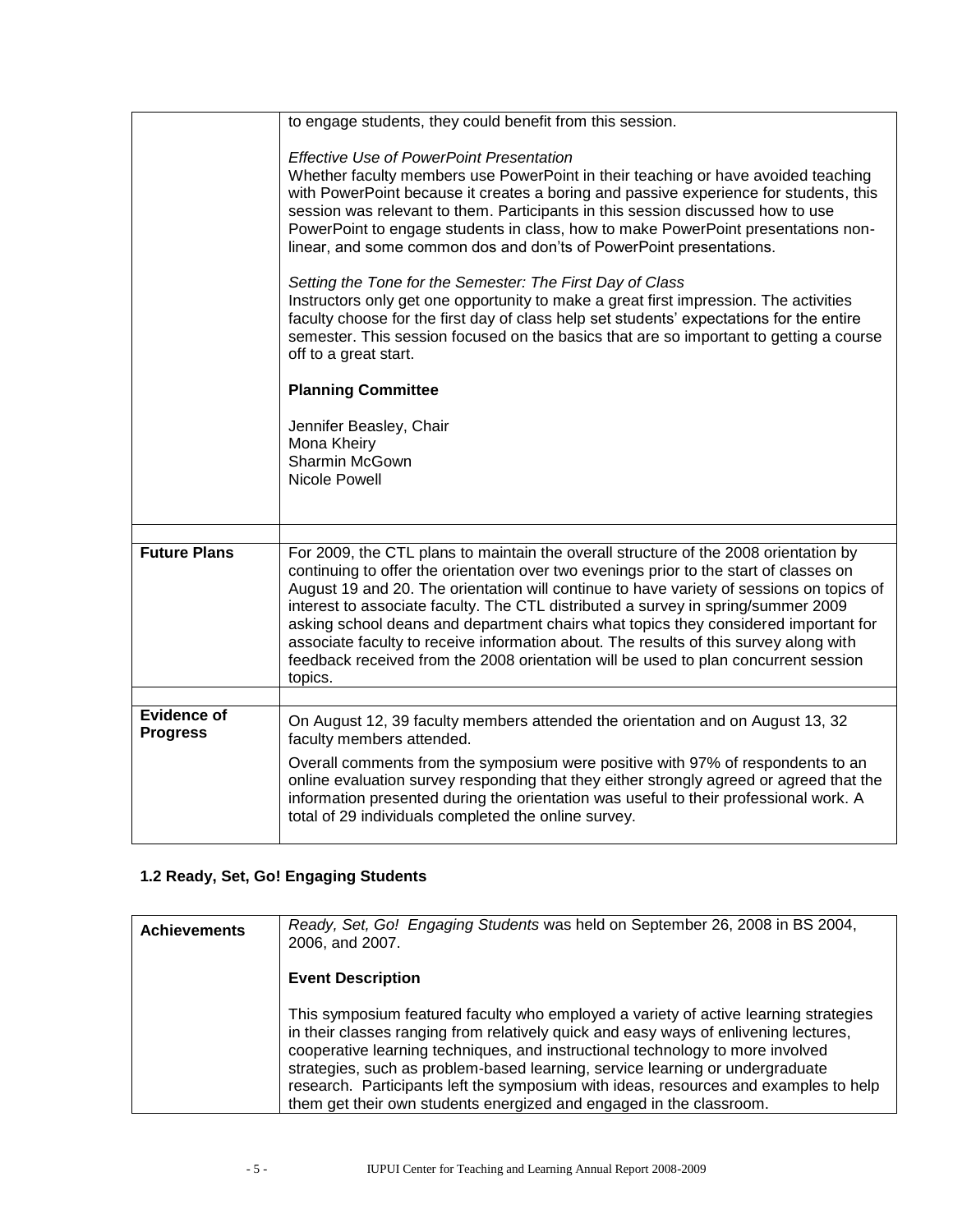|                     | Program<br><b>Concurrent Sessions</b><br><b>Exploration Stations</b><br>Focused Listing, Jennifer Beasley, Center for Teaching and Learning<br>$\bullet$<br>Empty Outline, Andrew Brennan, Center for Teaching and Learning<br>٠<br>Think-Pair-Share, Lynn Ward, Center for Teaching and Learning<br>٠                      |
|---------------------|-----------------------------------------------------------------------------------------------------------------------------------------------------------------------------------------------------------------------------------------------------------------------------------------------------------------------------|
|                     | Application Cards, Tom Janke, Center for Teaching and Learning<br>٠<br>Clickers, Lorie Shuck, Center for Teaching and Learning<br>$\bullet$<br>Pro-con Grid, Randy Newbrough, Center for Teaching and Learning<br>٠                                                                                                         |
|                     | The Inside-Out Prison Exchange Program: Active Learning Behind the Prison Walls<br>Susan B. Hyatt, Department of Anthropology, School of Liberal Arts<br>Roger Jarjoura, School of Public and Environmental Affairs<br>Teaching Theory: Active Learning, Critical Thinking, and Controversial Subjects                      |
|                     | Robert J. Helfenbein, School of Education<br>Demonstrating Online Exercises to Help Students Learn<br>John Kremer, Department of Psychology, School of Science                                                                                                                                                              |
|                     | Peer-led Team Learning: An Active Learning Paradigm for Improved Student Success<br>David J. Malik, Department of Chemistry, School of Science                                                                                                                                                                              |
|                     | Faculty Panel: What Online Experiences Do I Have to Keep My Course Active?<br>Kathy Lay, School of Social Work<br>Rich Edwards, School of Informatics<br>Jennifer Cochrane, Department of Communication Studies, School of Liberal Arts<br>Julie Freeman, Department of English, School of Liberal Arts                     |
|                     | <b>Planning Committee</b>                                                                                                                                                                                                                                                                                                   |
|                     | Mona Kheiry, Chair<br>Jennifer Beasley<br>Andrew Brennan<br>Lorie Shuck                                                                                                                                                                                                                                                     |
| <b>Future Plans</b> |                                                                                                                                                                                                                                                                                                                             |
|                     | This symposium will not be offered next year, although the topics addressed in the<br>session can be offered on request and are also likely to be covered in other events.                                                                                                                                                  |
| <b>Evidence of</b>  |                                                                                                                                                                                                                                                                                                                             |
| <b>Progress</b>     | Fifty-four faculty members attended the symposium.                                                                                                                                                                                                                                                                          |
|                     | Overall comments from the symposium were positive with 97% of respondents to an<br>online evaluation survey responding that they either strongly agreed or agreed that the<br>information presented during the orientation was useful to their professional work. A<br>total of 28 individuals completed the online survey. |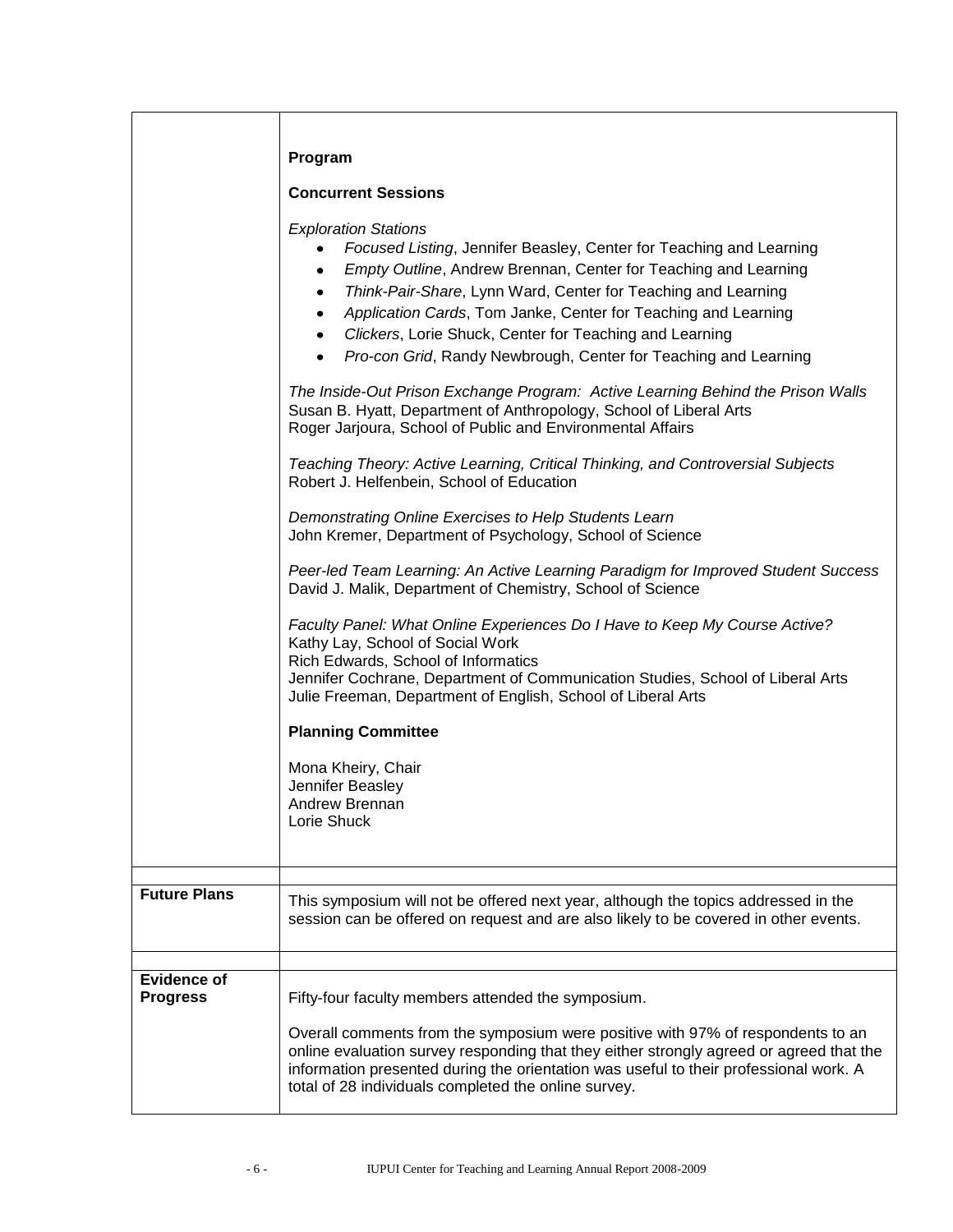## **1.3 Power Up Your Pedagogy**

| <b>Achievements</b> | Power Up Your Pedagogy was held on October 17, 2008, in the IT building.                                                                                                                                                                                                                                                                                                                                                                                                                                                                                                                                                                                                                                                                                      |
|---------------------|---------------------------------------------------------------------------------------------------------------------------------------------------------------------------------------------------------------------------------------------------------------------------------------------------------------------------------------------------------------------------------------------------------------------------------------------------------------------------------------------------------------------------------------------------------------------------------------------------------------------------------------------------------------------------------------------------------------------------------------------------------------|
|                     | <b>Event Description</b>                                                                                                                                                                                                                                                                                                                                                                                                                                                                                                                                                                                                                                                                                                                                      |
|                     | Today's college students gather information through a wide variety of technology.<br>Increasingly, faculty members are discovering that using the technological tools with<br>which students are comfortable is a practical and effective way to reach them. Flip<br>video cameras, iPods, wikis, and web based research software are a few tools faculty<br>hear about but may not know or understand their potential use for educational<br>purposes. During this event, faculty members had the opportunity to gain hands-on<br>experience with an assortment of the newest technological tools, hear from other<br>faculty who have incorporated these technologies into their courses, and learn<br>strategies they could integrate into their teaching. |
|                     | Program                                                                                                                                                                                                                                                                                                                                                                                                                                                                                                                                                                                                                                                                                                                                                       |
|                     | <b>Concurrent Sessions</b>                                                                                                                                                                                                                                                                                                                                                                                                                                                                                                                                                                                                                                                                                                                                    |
|                     | An Introduction to the Oncourse ePortfolio<br>Susan Kahn, Planning and Institutional Improvement<br>Lynn Ward, University Information Technology Services                                                                                                                                                                                                                                                                                                                                                                                                                                                                                                                                                                                                     |
|                     | Flip Video Camera: Effective, Efficient Educational Use<br>Andrew Brennan, Center for Teaching and Learning<br>Kate Thedwall, School of Liberal Arts                                                                                                                                                                                                                                                                                                                                                                                                                                                                                                                                                                                                          |
|                     | Create and Locate Your Own Reusable Learning Object (RLO)<br>Jay Hagenow, University Information Technology Services<br>Lorie Shuck, Center for Teaching and Learning                                                                                                                                                                                                                                                                                                                                                                                                                                                                                                                                                                                         |
|                     | Instructional Strategies for Podcasting<br>Connie Justice, School of Engineering and Technology<br>Kathy Lay, School of Social Work<br>Deb Stiffler, School of Nursing                                                                                                                                                                                                                                                                                                                                                                                                                                                                                                                                                                                        |
|                     | Web 2.0 and the Collaborative Nature of Learning: Use of a Wiki<br>Megan Palmer, School of Education<br>Veronica Mount, IT Training and Education                                                                                                                                                                                                                                                                                                                                                                                                                                                                                                                                                                                                             |
|                     | Web Based Research made Easy with Zotero<br>Jessica Trinoskey, University Library Business Subject Librarian                                                                                                                                                                                                                                                                                                                                                                                                                                                                                                                                                                                                                                                  |
|                     | Innovative Solutions for Reaching Your Students: A Faculty Panel<br>Keith Anliker, School of Science<br>Karyl Rickard, School of Health and Rehabilitative Sciences<br>Sue Brady, School of Health and Rehabilitative Sciences<br>Fred Rees, Music and Arts Technology                                                                                                                                                                                                                                                                                                                                                                                                                                                                                        |
|                     | <b>Planning Committee</b>                                                                                                                                                                                                                                                                                                                                                                                                                                                                                                                                                                                                                                                                                                                                     |
|                     | Randy Newbrough, Chair                                                                                                                                                                                                                                                                                                                                                                                                                                                                                                                                                                                                                                                                                                                                        |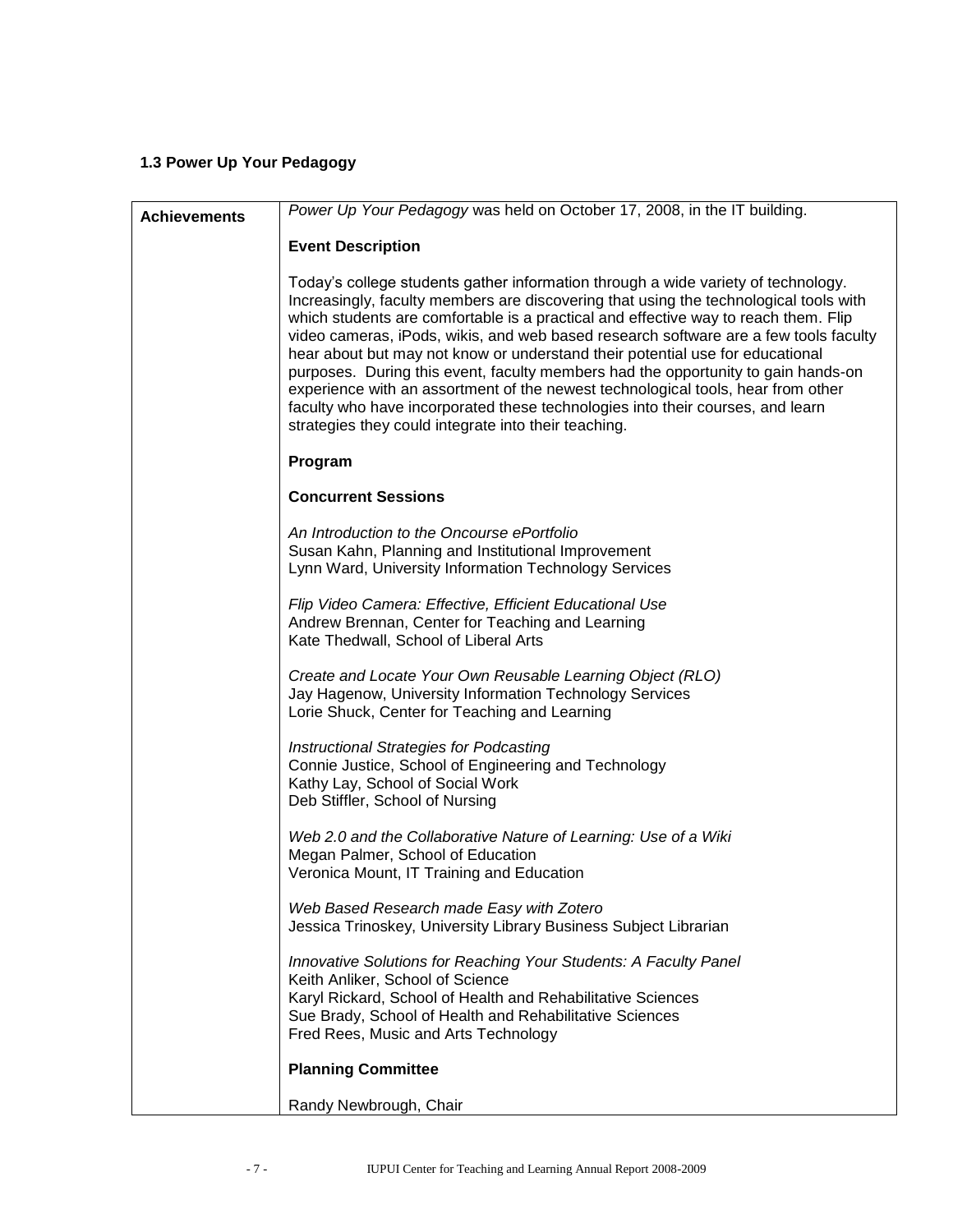|                     | Erich Bauer<br>Jennifer Beasley<br>Tom Janke<br>Sharmin McGown<br>Lorie Shuck<br>Lynn Ward                                                                                                                                                                                                                                                                                                                                                                                                                                                                                                                                                                                                                                                                                                                               |
|---------------------|--------------------------------------------------------------------------------------------------------------------------------------------------------------------------------------------------------------------------------------------------------------------------------------------------------------------------------------------------------------------------------------------------------------------------------------------------------------------------------------------------------------------------------------------------------------------------------------------------------------------------------------------------------------------------------------------------------------------------------------------------------------------------------------------------------------------------|
| <b>Future Plans</b> | Power Up Your Pedagogy: Creating Your Personal Empowerment Plan will be held on<br>November 6, 2009. This will be the first time we will offer the sessions both face-to-<br>face as well as online using Adobe Connect. Participants who register online will be<br>able to hear the presenters and see the PowerPoints that the presenters are using.<br>Questions will be taken using the online Chat Pod in Adobe Connect. The theme of<br>creating your own personal empowerment plan came from the acceptance of the IU<br>Strategic IT Plan that was approved by the IU Board of Trustees titled "Empowering<br>People." This plan outlines the future technology needs the University has and what<br>must be done to support faculty in their teaching through a variety of new and<br>innovative technologies. |
| Evidence of         |                                                                                                                                                                                                                                                                                                                                                                                                                                                                                                                                                                                                                                                                                                                                                                                                                          |
| <b>Progress</b>     | Sixty-two participants attended the symposium.<br>Overall comments from the symposium were positive with 96% of respondents to an<br>online evaluation survey responding that they either strongly agreed or agreed that the<br>information presented during the orientation was useful to their professional work. A<br>total of 28 individuals completed the online survey.                                                                                                                                                                                                                                                                                                                                                                                                                                            |

## **1.4 Documenting Your Teaching**

| <b>Achievements</b> | The Documenting Your Teaching Symposium was held on Thursday, November 20,<br>2008 from 8:30 am to 12:30 pm at the IUPUI Campus Center.                                                                                                                                                                                                                                                                                                                                                                                                                                                                                                                                                                                                                            |
|---------------------|--------------------------------------------------------------------------------------------------------------------------------------------------------------------------------------------------------------------------------------------------------------------------------------------------------------------------------------------------------------------------------------------------------------------------------------------------------------------------------------------------------------------------------------------------------------------------------------------------------------------------------------------------------------------------------------------------------------------------------------------------------------------|
|                     | <b>Event Description</b>                                                                                                                                                                                                                                                                                                                                                                                                                                                                                                                                                                                                                                                                                                                                           |
|                     | Whether faculty are seeking promotion or tenure or interested in a teaching award,<br>they may find themselves needing evidence of their teaching effectiveness. This<br>symposium was designed to help faculty identify the type of evidence to collect, give<br>them the opportunity to review examples of teaching dossiers, and provide them with<br>resources to help with their preparation of evidence. Concurrent sessions were held on<br>topics such as interpreting and presenting student evaluations, obtaining formative<br>feedback from your students, getting the most out of peer reviews of teaching, writing a<br>teaching philosophy statement, engaging in the scholarship of teaching and learning,<br>and developing a teaching portfolio. |
|                     | Program                                                                                                                                                                                                                                                                                                                                                                                                                                                                                                                                                                                                                                                                                                                                                            |
|                     | <b>Faculty Success Stories: A Panel Discussion</b><br>Moderator: Owen Dwyer, Department of Geography, School of Liberal Arts<br>Panelists: Eric Saak, Department of History, School of Liberal Arts<br>Gail Bennett-Edelman, Department of English, School of Liberal Arts<br>Jennie Thurston, School of Medicine<br>Pamela Jeffries, School of Nursing                                                                                                                                                                                                                                                                                                                                                                                                            |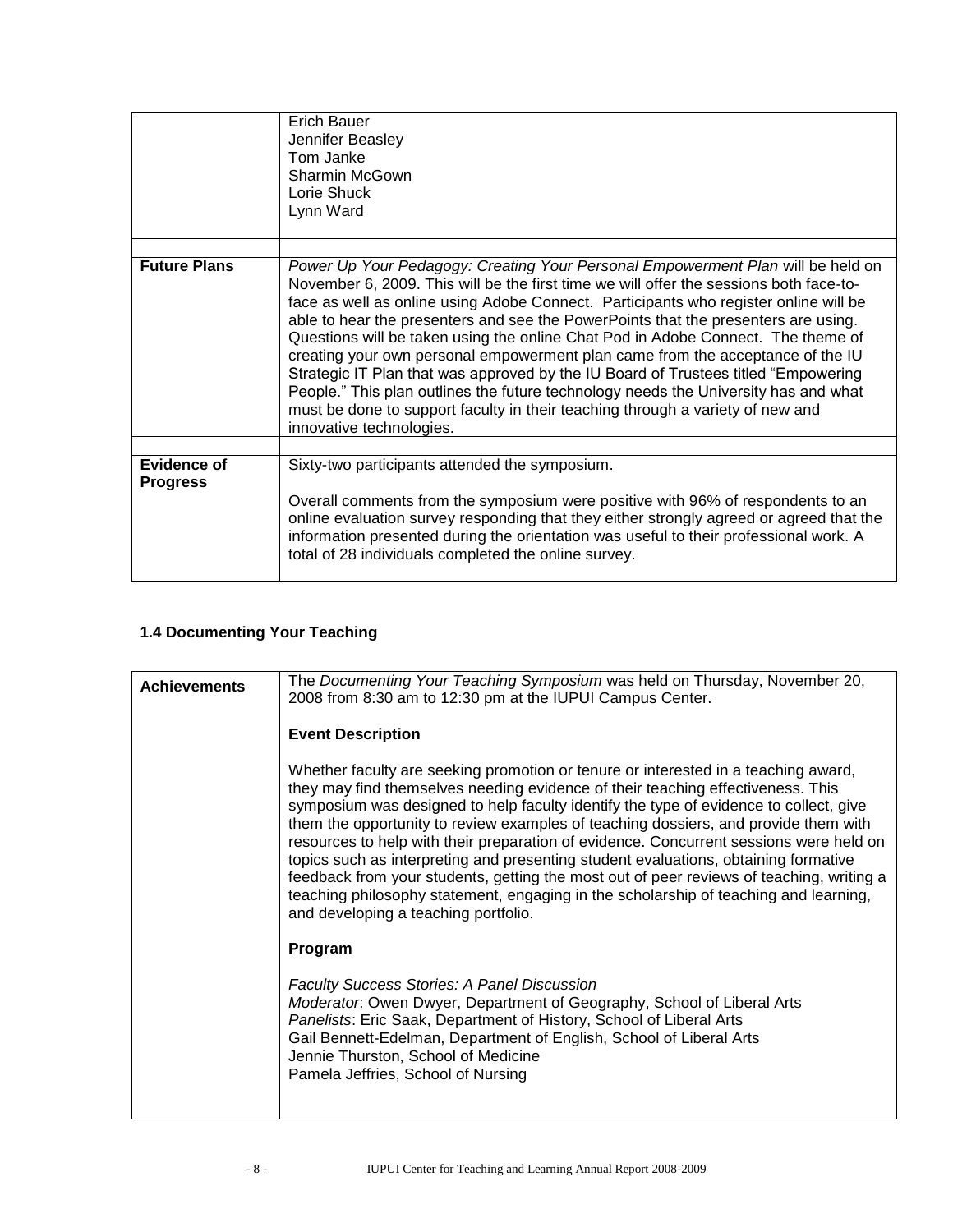|                                       | Concurrent sessions I:                                                                                                                                                                                                                                                                                                                  |
|---------------------------------------|-----------------------------------------------------------------------------------------------------------------------------------------------------------------------------------------------------------------------------------------------------------------------------------------------------------------------------------------|
|                                       | Making Your Case: Promotion and Tenure Guidelines Related to Teaching<br>Mary Fisher, Academic Affairs<br>Gail Williamson, School of Dentistry                                                                                                                                                                                          |
|                                       | Doing Research on Teaching (Regardless of Whether You Go up for Tenure on<br>Teaching or Not!)<br>Joshua Smith, School of Education                                                                                                                                                                                                     |
|                                       | Concurrent sessions II:                                                                                                                                                                                                                                                                                                                 |
|                                       | What to Do with Student Evaluations<br>Megan Palmer, IUSM Office of Faculty Affairs and Professional Development<br>Marianne Wokeck, School of Liberal Arts                                                                                                                                                                             |
|                                       | How To's of Writing a Teaching Philosophy Statement<br>Richard Turner, Department of English, School of Liberal Arts<br>Terri Tarr, Center for Teaching and Learning                                                                                                                                                                    |
|                                       | This symposium was cosponsored by the Center for Teaching and Learning, Faculty<br>Appointments and Advancement, and the IU School of Medicine Office of Faculty<br>Affairs and Professional Development.                                                                                                                               |
|                                       | <b>Planning Committee</b>                                                                                                                                                                                                                                                                                                               |
|                                       | Terri Tarr, Chair<br>Owen Dwyer<br>Kristine Grefsheim<br>Sharmin McGown<br>Megan Palmer<br>Jacqueline Singh<br><b>Richard Turner</b>                                                                                                                                                                                                    |
| <b>Future Plans</b>                   |                                                                                                                                                                                                                                                                                                                                         |
|                                       | This symposium will not be offered next year, although the topics addressed in the<br>session can be offered on request and are also likely to be covered in other events.                                                                                                                                                              |
| <b>Evidence of</b><br><b>Progress</b> | Thirty-seven participants attended the symposium. Twenty-nine participants completed<br>the event evaluation form distributed at the conclusion of the event for a 78.3%<br>response rate.                                                                                                                                              |
|                                       | The majority of the respondents (91.7%) strongly agreed or agreed that attending the<br>symposium would improve their ability to document their teaching.                                                                                                                                                                               |
|                                       | At the conclusion of the symposium, all but one respondent (96%) rated their new skill<br>level or knowledge of the content presented as great or moderate. This compared to<br>the 69.2% of people who had rated their skill level or knowledge before the symposium<br>as either being slight or having no skill or knowledge at all. |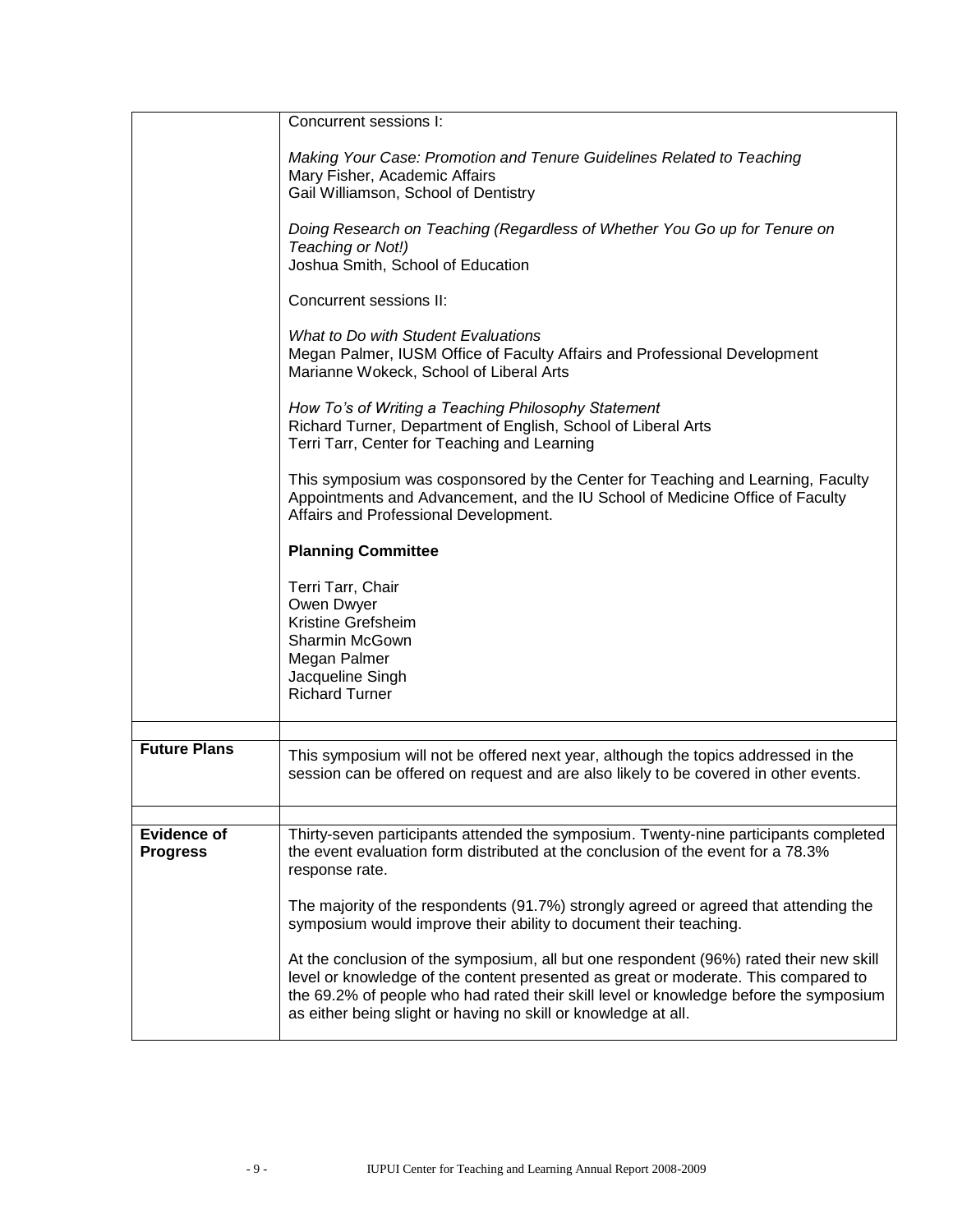## **1.5 Winter Lecture, Dr. Brian P. Coppola and Center for Teaching and Learning Open House**

| <b>Achievements</b>                   | The inaugural CTL Winter Lecture featuring Brian Coppola was held on January 20,<br>2009 in the University Library, Lilly Auditorium.                                                                                                                                                                                                                                                                                                                                                                                                                                                                                                                                                                                                                                                                                                                                                                              |
|---------------------------------------|--------------------------------------------------------------------------------------------------------------------------------------------------------------------------------------------------------------------------------------------------------------------------------------------------------------------------------------------------------------------------------------------------------------------------------------------------------------------------------------------------------------------------------------------------------------------------------------------------------------------------------------------------------------------------------------------------------------------------------------------------------------------------------------------------------------------------------------------------------------------------------------------------------------------|
|                                       | <b>Event Description</b>                                                                                                                                                                                                                                                                                                                                                                                                                                                                                                                                                                                                                                                                                                                                                                                                                                                                                           |
|                                       | To increase involvement of the various departments and schools and to increase<br>discipline-based programming, the CTL Winter Lecture Series was created. The goal<br>of this series is to bring speakers to the IUPUI campus that have made contributions to<br>disciplinary research and conduct discipline-based education research. This year's<br>Winter Lecture was held in partnership with the Department of Chemistry and<br>Chemical Biology and the Preparing Future Faculty Program and featured Brian<br>Coppola, nationally recognized educator, author, and lecturer.                                                                                                                                                                                                                                                                                                                              |
|                                       | Lecture                                                                                                                                                                                                                                                                                                                                                                                                                                                                                                                                                                                                                                                                                                                                                                                                                                                                                                            |
|                                       | "Say, Professor, let me whitewash a little"<br>Brian Coppola, Arthur F. Thurnau Professor, and Professor of Chemistry at the<br>University of Michigan                                                                                                                                                                                                                                                                                                                                                                                                                                                                                                                                                                                                                                                                                                                                                             |
|                                       | Advances in understanding teaching and learning point to what needs to be done, but<br>do not always address a critical reality: how can complex teaching and education<br>research actually get done by mainstream faculty members whose primary focus is<br>disciplinary research? Our answer is drawn from the lesson that the science faculty<br>borrowed from Tom Sawyer 60 years ago: we educate new scholars by collaborating<br>with them, as students, getting them to work on our big ideas. Our simple question is<br>whether what is true for big research ideas can apply to big teaching ideas, by working<br>with the students who intend to become faculty members - and intentionally preparing<br>them for both research and education. Broadening the preparation of future faculty, as<br>it turns out, is a critically neglected underpinning of the Scholarship of Teaching and<br>Learning. |
|                                       | An open house and reception in the Center for Teaching and Learning was held<br>immediately following Dr. Coppola's presentation.                                                                                                                                                                                                                                                                                                                                                                                                                                                                                                                                                                                                                                                                                                                                                                                  |
|                                       | For more information, go to http://ctl.iupui.edu/coppola/                                                                                                                                                                                                                                                                                                                                                                                                                                                                                                                                                                                                                                                                                                                                                                                                                                                          |
| <b>Future Plans</b>                   |                                                                                                                                                                                                                                                                                                                                                                                                                                                                                                                                                                                                                                                                                                                                                                                                                                                                                                                    |
|                                       | Next year's Winter Lecture will be held on March 11, 2010 and will feature Carl<br>Weiman, Distinguished Professor of Physics, University of Colorado and University of<br>British and Nobel Laureate in Physics. During his career, Dr. Wieman has worked to<br>improve undergraduate physics education with a focus on how physics is taught to<br>non-physics majors.                                                                                                                                                                                                                                                                                                                                                                                                                                                                                                                                           |
|                                       |                                                                                                                                                                                                                                                                                                                                                                                                                                                                                                                                                                                                                                                                                                                                                                                                                                                                                                                    |
| <b>Evidence of</b><br><b>Progress</b> | Sixty-seven faculty and students from IUPUI and area universities attended the event.                                                                                                                                                                                                                                                                                                                                                                                                                                                                                                                                                                                                                                                                                                                                                                                                                              |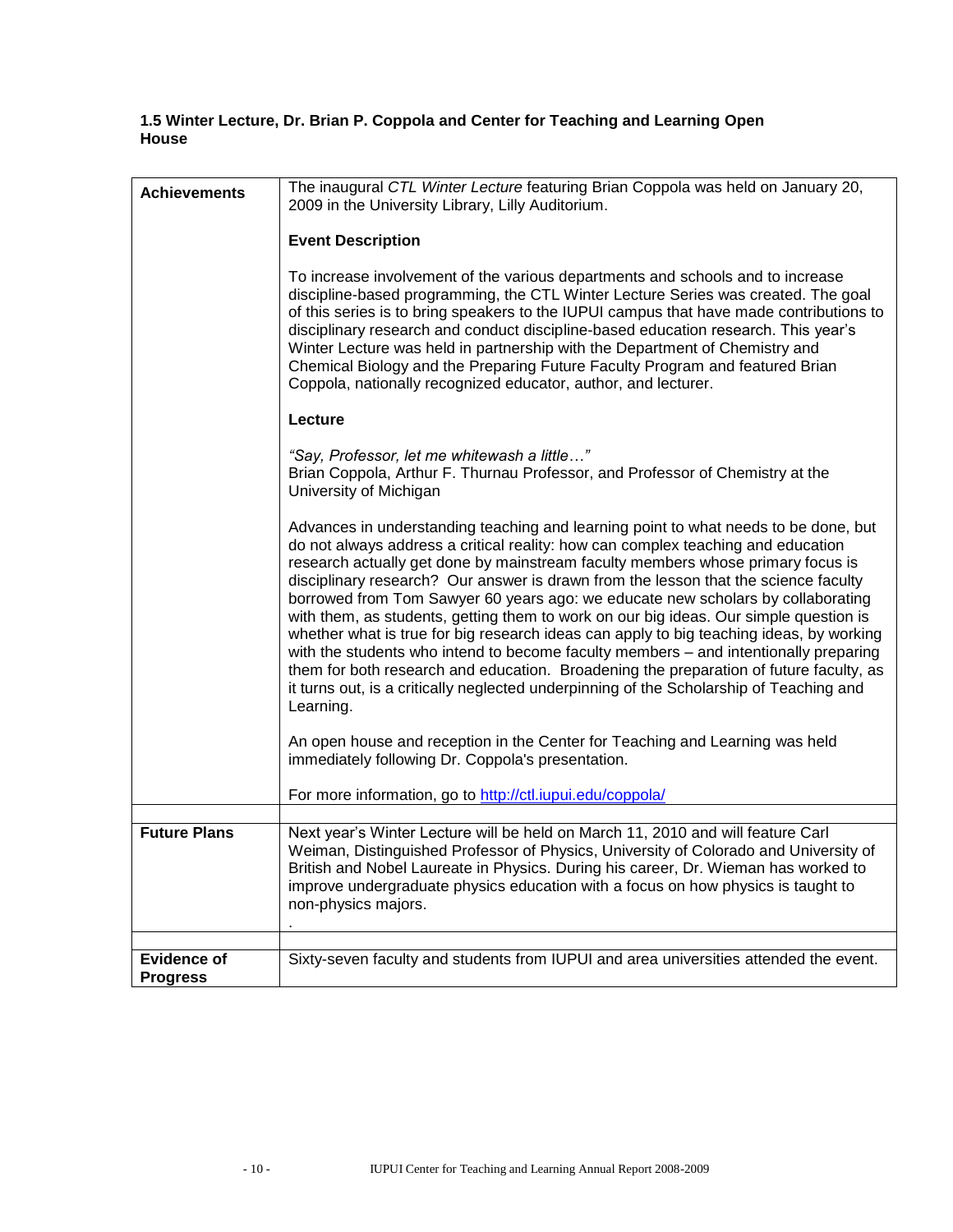## **1.6 Edward C. Moore Symposium**

| <b>Achievements</b> | The 2009 Edward C. Moore Symposium on Excellence in Teaching was held in the<br>Campus Center and the Riley Outpatient Center on April 2, 2009.                                                                                                                                                                                                                                                                                                                                                                                                                                                                                                                                                                                                                                                                                                                                                                                                                                                      |
|---------------------|------------------------------------------------------------------------------------------------------------------------------------------------------------------------------------------------------------------------------------------------------------------------------------------------------------------------------------------------------------------------------------------------------------------------------------------------------------------------------------------------------------------------------------------------------------------------------------------------------------------------------------------------------------------------------------------------------------------------------------------------------------------------------------------------------------------------------------------------------------------------------------------------------------------------------------------------------------------------------------------------------|
|                     | <b>Event Description</b>                                                                                                                                                                                                                                                                                                                                                                                                                                                                                                                                                                                                                                                                                                                                                                                                                                                                                                                                                                             |
|                     | The Edward C. Moore Symposium on Teaching Excellence is one of IUPUI's oldest<br>public events, dating from the years of IUPUI's inception. Named in honor of Edward<br>C. Moore, former dean of the faculties, the symposium provides an opportunity for the<br>university community to gather around to discuss academic issues of interest to all.<br>The theme for this year's symposium was What Does IT Mean for Teaching and<br>Learning? Today's technology offers incredible opportunities to engage students in the<br>classroom and beyond. Wikis, blogs, and social networking sites allow students to<br>connect and collaborate in new and innovative ways. Applications such as Microsoft's<br>Communicator and Adobe Connect can bring faculty and students together from far off<br>locations. The symposium brought together individuals from IUPUI to consider the<br>ways that technology is shaping teaching and learning in the classroom and beyond.                          |
|                     | Nine concurrent session and eight poster sessions highlighted the event with faculty<br>presenters representing 10 schools and Indiana University Purdue University<br>Columbus and staff from UITS and the Testing Center. This year's keynote speaker,<br>John Seely Brown, visiting scholar, University of Southern California and the Deloitte<br>Center for Edge Innovation, discussed Learning in the Digital Age and how learning<br>ecologies are influencing teaching and learning and underscoring the technological<br>shift underway in the lives of college students. Sarah Robbins, director of emerging<br>technologies, Kelley School of Business, served as the event's plenary speaker and<br>presented The Seven Deadly Sins of Technology in Higher Education: Exposing our<br>Crimes Against the Future, which discussed what has blocked our ability to adopt or<br>reject technology in an agile fashion and the conflicts that technology can create in<br>higher education. |
|                     | The event was cosponsored by the Center for Teaching and Learning, University<br>Information Technology Services (UITS), IU School of Medicine Office of Faculty<br>Affairs and Professional Development, and Faculty Colloquium on Excellence in<br>Teaching (FACET).                                                                                                                                                                                                                                                                                                                                                                                                                                                                                                                                                                                                                                                                                                                               |
|                     | Program                                                                                                                                                                                                                                                                                                                                                                                                                                                                                                                                                                                                                                                                                                                                                                                                                                                                                                                                                                                              |
|                     | <b>Keynote Address</b>                                                                                                                                                                                                                                                                                                                                                                                                                                                                                                                                                                                                                                                                                                                                                                                                                                                                                                                                                                               |
|                     | Learning in the Digital Age<br>John Seely Brown, visiting scholar, University of Southern California and theDeloitte<br>Center for Edge Innovation                                                                                                                                                                                                                                                                                                                                                                                                                                                                                                                                                                                                                                                                                                                                                                                                                                                   |
|                     | <b>Plenary Session</b><br>The Seven Deadly Sins of Technology in Higher Education: Exposing our Crimes<br><b>Against the Future</b><br>Sarah Robbins, director of emerging technologies, Kelley School of Business                                                                                                                                                                                                                                                                                                                                                                                                                                                                                                                                                                                                                                                                                                                                                                                   |
|                     | <b>Concurrent Sessions</b>                                                                                                                                                                                                                                                                                                                                                                                                                                                                                                                                                                                                                                                                                                                                                                                                                                                                                                                                                                           |
|                     | Shakespeare Goes Online: An English Department Strives to Build Successful<br>Learning Communities in Online Courses<br>Megan Musgrave, School of Liberal Arts                                                                                                                                                                                                                                                                                                                                                                                                                                                                                                                                                                                                                                                                                                                                                                                                                                       |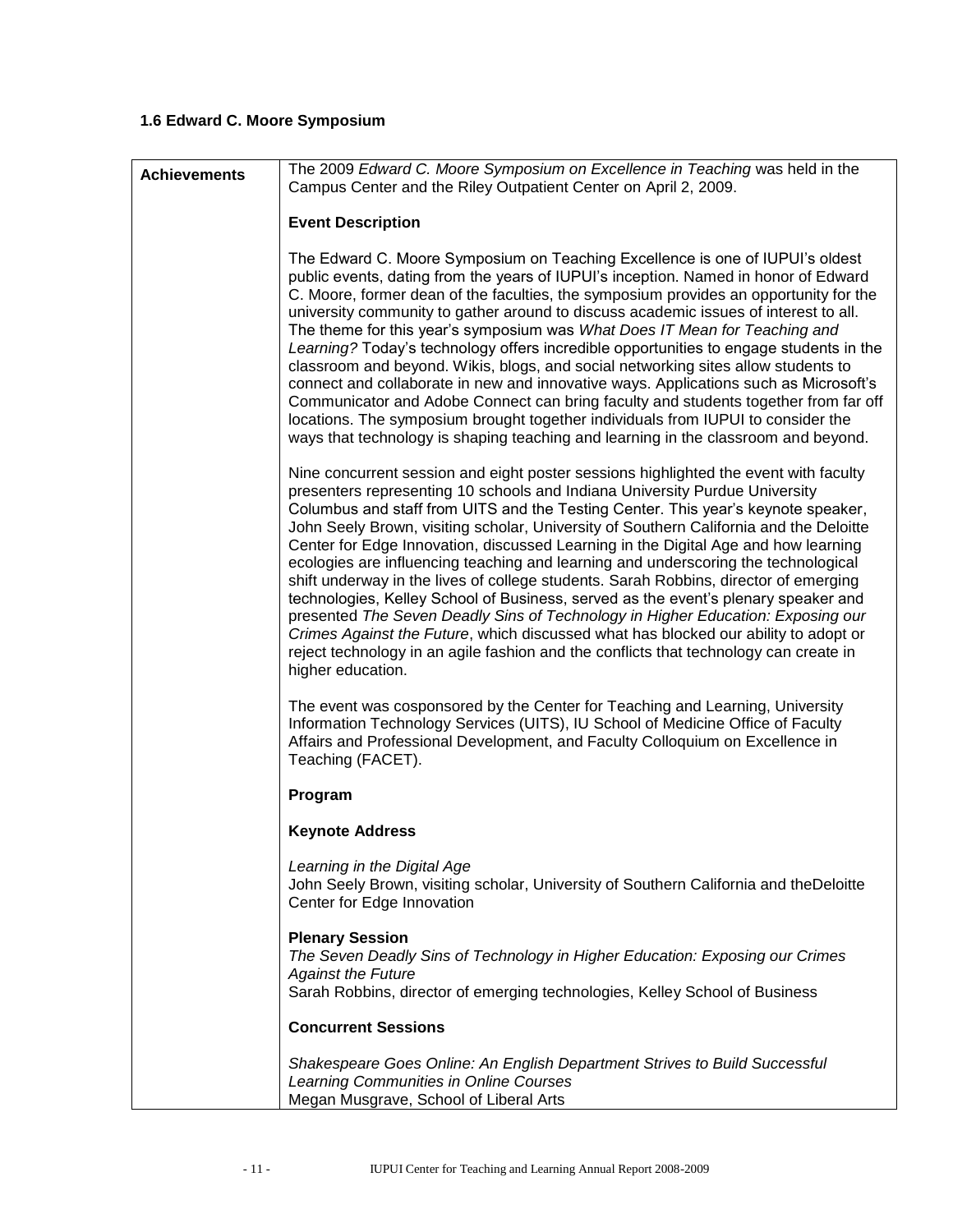| Lynn Jettpace, School of Liberal Arts<br>Brian McDonald, School of Liberal Arts                                                                                                                                                       |
|---------------------------------------------------------------------------------------------------------------------------------------------------------------------------------------------------------------------------------------|
| Design and Implementation of an Online Human Biology Lab<br>Corinne Ulbright, School of Science                                                                                                                                       |
| Denise Slayback-Barry, School of Science                                                                                                                                                                                              |
| Assessing Podcasting as a Learning Strategy<br>Mary Alice Ball, School of Information and Library Science                                                                                                                             |
| Sharon Stoten, School of Nursing<br>Kathy Lay, School of Social Work                                                                                                                                                                  |
| Kate Thedwall, School of Liberal Arts<br>Connie Justice, School of Engineering and Technology                                                                                                                                         |
| Suzan Stamper, School of Liberal Arts                                                                                                                                                                                                 |
| Web 2.0 Tools and Their Impact on the Quality of Interdisciplinary Teaching and<br>Learning                                                                                                                                           |
| Jake Chen, School of Informatics<br>Owen Dwyer, School of Liberal Arts                                                                                                                                                                |
| Richard Edwards, School of Informatics<br>Jennifer Stewart, School of Informatics                                                                                                                                                     |
|                                                                                                                                                                                                                                       |
| A Meta-Synthesis Review of Research on Student Learning Using Podcasts in Higher<br>Education                                                                                                                                         |
| Eugenia Fernandez, School of Engineering and Technology<br>Wanda L. Worley, School of Engineering and Technology                                                                                                                      |
| Measuring the Impact of Multimedia Course Enhancements: A Comparison of Student<br>Engagement and Learning Outcomes in a First- and Second-generation Online Course<br>Katherine Schilling, School of Library and Information Science |
| Engaging, Motivating and Assessing: Using the Capstone® Simulation and Comp-<br><b>XM® to Improve Student Learning</b><br>Kenneth Wendeln, Kelley School of Business                                                                  |
|                                                                                                                                                                                                                                       |
| Using Technology to Monitor Student Academic Behaviors<br>Lisa C. Ehrmann, School of Science                                                                                                                                          |
| John F. Kremer, School of Science<br>Scott Comer, Reliable Software Solutions Inc.                                                                                                                                                    |
| Promoting Higher-Level Skills with the Significant Learning Taxonomy<br>Larita Killian, Business Division, IUPUC                                                                                                                      |
| Christopher Brandon, Business Division, IUPUC                                                                                                                                                                                         |
| <b>Poster Sessions</b><br>The Use of Blogs as Reflection Tools during Student Teaching                                                                                                                                                |
| Ilknur Kelceoglu, Division of Education, IUPUC                                                                                                                                                                                        |
| Online Assessment Tools that Enhance Evaluation of Student Learning Outcomes<br>Howard R. Mzumara, Testing Center/Planning & Institutional Improvement,                                                                               |
| Electronic Portfolios for Teaching, Learning, and Assessment: The IUPUI ePort<br>Susan Kahn, Planning and Institutional Improvement<br>Lynn Ward, University Information Technology Services                                          |
| Susan Scott, University Information Technology Services                                                                                                                                                                               |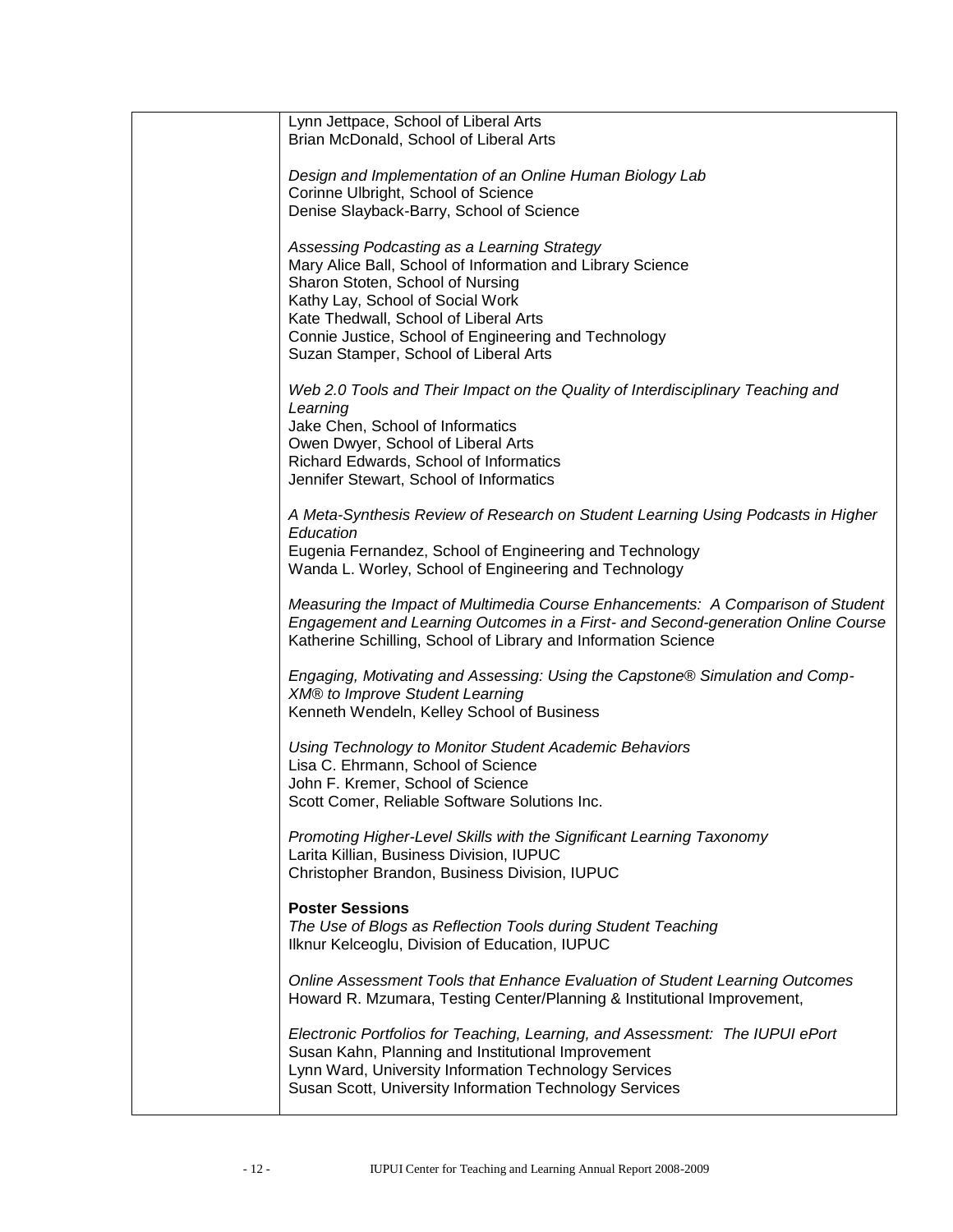|                                       | Integration is the King in New Media Education<br>Edgar Huang, School of Informatics,<br>Overcoming Traditional Technology Failures When Teaching Online<br>Johannah Casey-Doecke, School of Physical Education and Tourism Management<br>E-Books: Overcoming Student and Instructor Resistance<br>Katherine Wills, English, IUPUC<br>Teaching Online Learning Offline: Effective Use of Information Technology<br>Carolyn Gentle-Genitty, School of Social Work,<br>Using IT and Interactive Multimedia in Health Education for Adolescents<br>Joseph Defazio, School of Informatics<br><b>Planning Committee</b><br>Jennifer Beasley, Chair<br>Eugenia Fernandez<br>Sharmin McGown<br>Randy Newbrough<br>Nicole Powell<br>Debra Runshe<br><b>Terri Tarr</b>                                |
|---------------------------------------|----------------------------------------------------------------------------------------------------------------------------------------------------------------------------------------------------------------------------------------------------------------------------------------------------------------------------------------------------------------------------------------------------------------------------------------------------------------------------------------------------------------------------------------------------------------------------------------------------------------------------------------------------------------------------------------------------------------------------------------------------------------------------------------------|
| <b>Future Plans</b>                   | Preparations for the 2010 Edward C. Moore Symposium are already underway. The<br>event will be held on Thursday, March 4 in the IUPUI Campus Center. The Call for<br>Proposals will be issued in November 2009. The 2010 keynote speaker will be Eric<br>Mazur, Ph.D., the Balkanski Professor of Physics and Applied Physics at Harvard<br>University. Dr. Mazur in his talk The Interactive Learning Toolkit: Technology and the<br>Classroom will be discussing the lack of interaction in large lecture courses and how it<br>is to blame for many problems facing these course and ways he has developed and<br>fostered interactions into large courses. Current 2010 symposium cosponsors include<br>the Center for Teaching and Learning, University Information Technology Services |
|                                       | (UITS), IU School of Medicine Office of Faculty Affairs and Professional Development,<br>and Faculty Colloquium on Excellence in Teaching (FACET).                                                                                                                                                                                                                                                                                                                                                                                                                                                                                                                                                                                                                                           |
| <b>Evidence of</b><br><b>Progress</b> | One hundred seventeen participants attended the Edward C. Moore Symposium.                                                                                                                                                                                                                                                                                                                                                                                                                                                                                                                                                                                                                                                                                                                   |
|                                       | Overall comments about the symposium were positive with 92% of respondents to an<br>online evaluation survey responding that they either strongly agreed or agreed that the<br>information presented during the symposium was useful to their professional work. A<br>total of 55 individuals completed the online survey.                                                                                                                                                                                                                                                                                                                                                                                                                                                                   |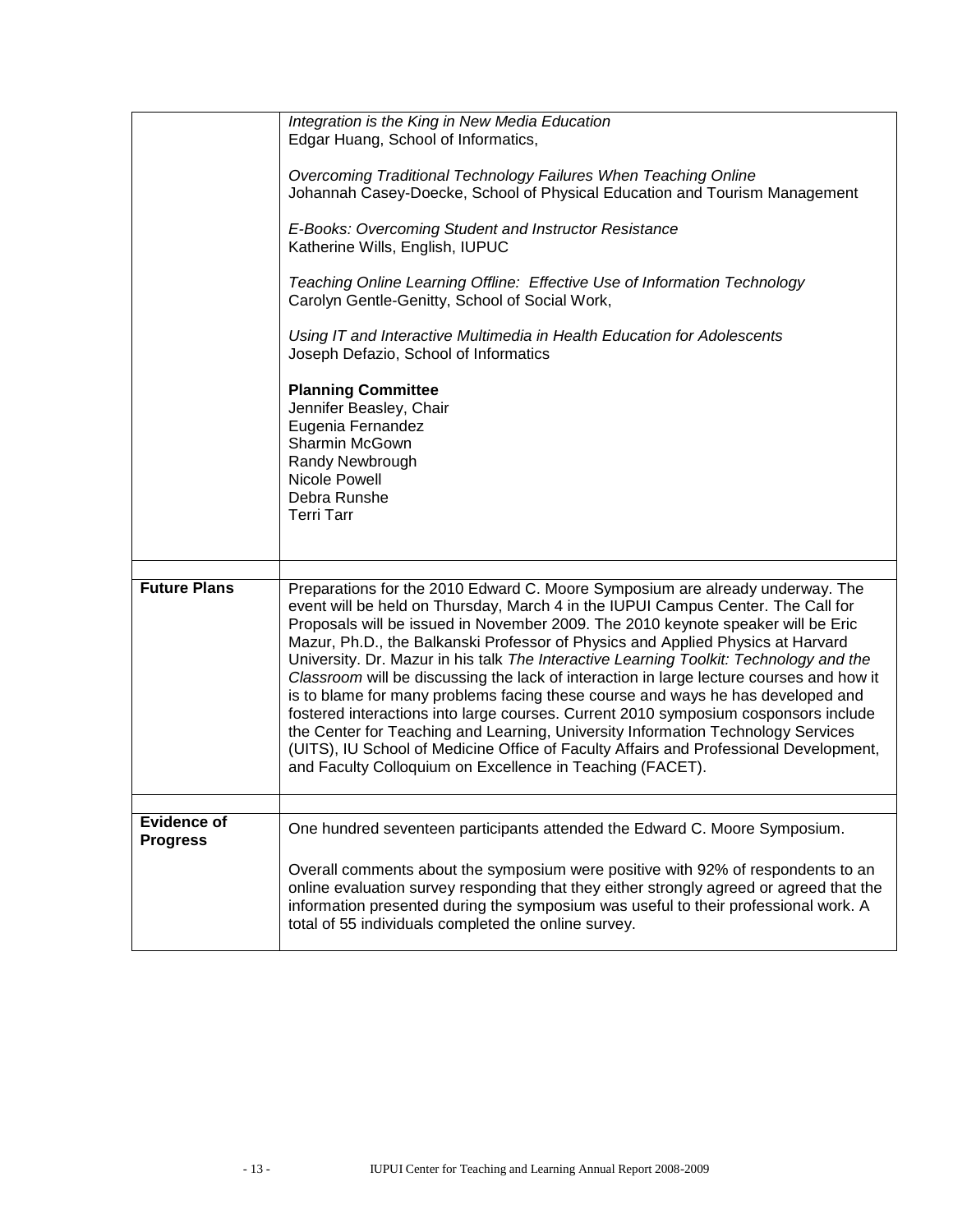|  |  | 1.7 Center for Teaching and Learning Workshops |  |  |
|--|--|------------------------------------------------|--|--|
|--|--|------------------------------------------------|--|--|

| <b>Achievements</b> | Seventy-six workshops/Web seminars were offered during 2008-2009.                                     |  |
|---------------------|-------------------------------------------------------------------------------------------------------|--|
|                     |                                                                                                       |  |
|                     | 1. Adobe Acrobat Connect: Create a Virtual Classroom                                                  |  |
|                     | 2. Adobe Connect Overview                                                                             |  |
|                     | 3. CLN Oncourse & Online Tools                                                                        |  |
|                     | 4. Collaborative Learning: Techniques in Active Learning                                              |  |
|                     | 5. Collecting and Using Faculty Evaluation Data                                                       |  |
|                     | 6. Create Dynamic Lectures using Clickers                                                             |  |
|                     | 7. Developing Strategies to Assess Student Learning                                                   |  |
|                     | 8. Discover Oncourse's New Lesson Builder Tool                                                        |  |
|                     | 9. Documenting Your Teaching                                                                          |  |
|                     | 10. Does Your Online Course Meet the Standards<br>11. Electronic Portfolios: IUPUI's ePortfolio       |  |
|                     |                                                                                                       |  |
|                     | 12. Engaging and Motivating College Students<br>13. ePort Symposium                                   |  |
|                     | 14. ePortfolio Kickoff Workshop                                                                       |  |
|                     | 15. Ethical Issues in SoTL                                                                            |  |
|                     | 16. Getting Started in Oncourse CL                                                                    |  |
|                     | 17. Getting Started with Instructional Podcasting                                                     |  |
|                     | 18. Getting Started with Oncourse                                                                     |  |
|                     | 19. Getting Started With Student Learning Assessment                                                  |  |
|                     | 20. Grant Writing & SoTL                                                                              |  |
|                     | 21. Helping Our Students Discover What Learning Is                                                    |  |
|                     | 22. Information Graphics: Visual Storytelling                                                         |  |
|                     | 23. Instructional Podcasting                                                                          |  |
|                     | 24. Integrating Library Resources into Oncourse                                                       |  |
|                     | 25. Integrating Newspapers into the Classroom                                                         |  |
|                     | 26. IUPUI ePortfolio Spring 2009 Symposium                                                            |  |
|                     | 27. Keys to Appropriate Research Design                                                               |  |
|                     | 28. Let's Create! A Recipe for Online Presentations                                                   |  |
|                     | 29. Let's Create: A Recipe for Online Presentations                                                   |  |
|                     | 30. Let's Create Workshop                                                                             |  |
|                     | 31. Let's Talk Teaching                                                                               |  |
|                     | 32. Let's Talk Teaching: Creating Social Presence                                                     |  |
|                     | 33. Let's Talk Teaching: Effective Lecturing<br>34. Let's Talk Teaching: Integrating Multiculturalism |  |
|                     | 35. Let's Talk Teaching: Simulations in the Classroom                                                 |  |
|                     | 36. Let's Talk Teaching: CONNECTing with Students                                                     |  |
|                     | 37. Making Oncourse Assignments and Gradebook Work                                                    |  |
|                     | 38. Making the Most of Your Oncourse Course                                                           |  |
|                     | 39. Meta-what? Today's First-Year Students                                                            |  |
|                     | 40. Oncourse CL: Making Assignments and Gradebook Work                                                |  |
|                     | 41. Oncourse CL: Wrapping Up Your Semester                                                            |  |
|                     | 42. Oncourse the Basics                                                                               |  |
|                     | 43. Oncourse: The Basics                                                                              |  |
|                     | 44. Podcasting Tech Camp Part 1: Audio Podcasting                                                     |  |
|                     | 45. Podcasting Tech Camp Part 2: Video Podcasting                                                     |  |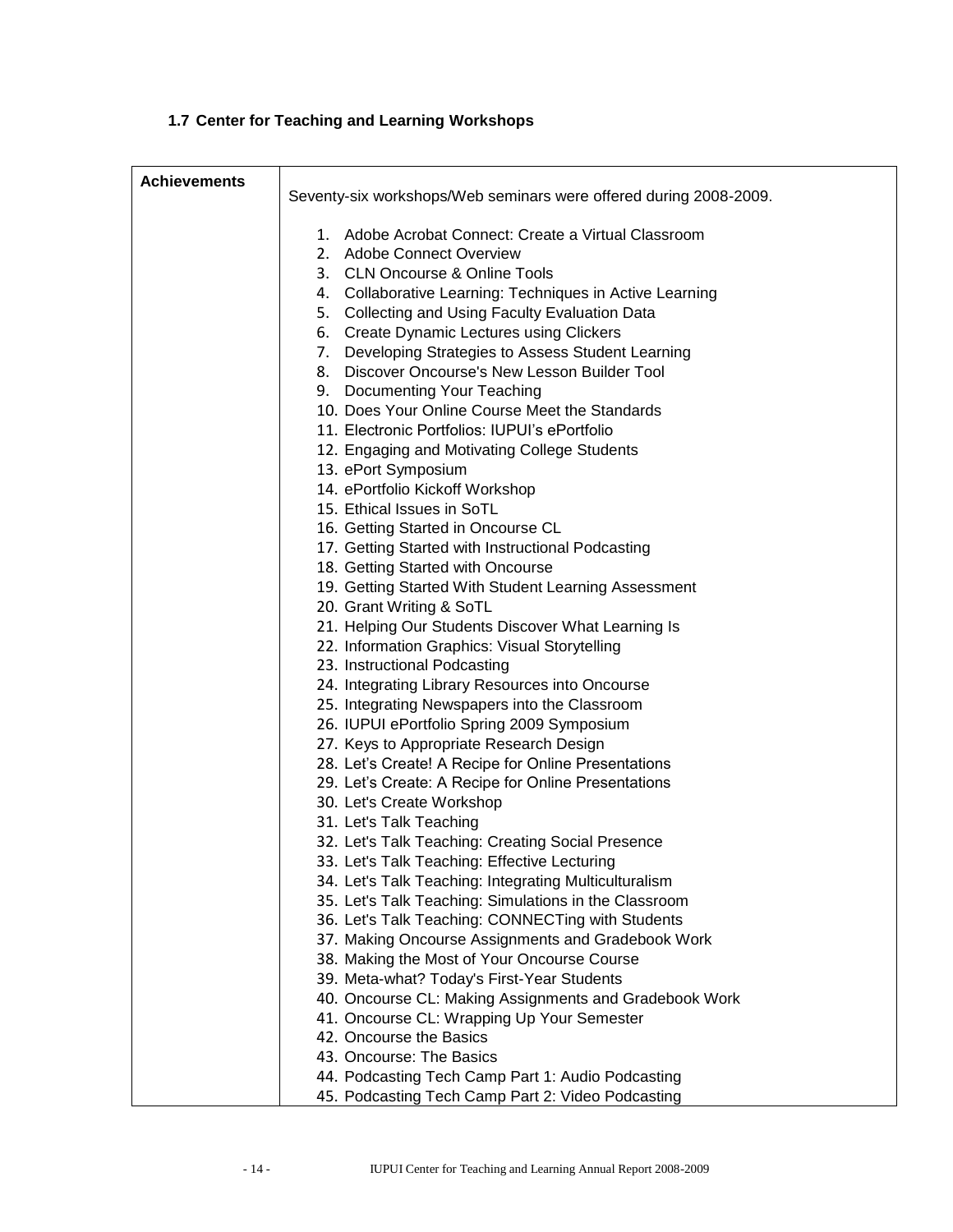|                     | 46. Promoting Academic Honesty with Turnitin.com                                                         |  |
|---------------------|----------------------------------------------------------------------------------------------------------|--|
|                     | 47. Promoting Academic Integrity with Turnitin.com                                                       |  |
|                     | 48. Proposal Writing Workshop for NSF/DUE Programs                                                       |  |
|                     |                                                                                                          |  |
|                     | 49. Published Instruments to Assess Student Learning                                                     |  |
|                     | 50. Raise the Bar: Lower Expectations, Higher Learning                                                   |  |
|                     | 51. Recording: Let's Talk Teaching: Effective Lecturing                                                  |  |
|                     | 52. Recording: Let's Talk Teaching: Integrating Multiculturalism                                         |  |
|                     | 53. Reel Quick Instructional Video Tech Camp                                                             |  |
|                     | 54. Reel Quick Instructional Video: Part 1                                                               |  |
|                     | 55. Reel Quick Instructional Video: Part 2                                                               |  |
|                     | 56. Reel Quick Instructional Video: Part 3                                                               |  |
|                     | 57. Shaping a SoTL Question                                                                              |  |
|                     | 58. SoTL Publication and Faculty Roles and Rewards                                                       |  |
|                     |                                                                                                          |  |
|                     | 59. Strategies for Teaching Unprepared Students<br>60. Strategies to Help First-Year Seminar Instructors |  |
|                     |                                                                                                          |  |
|                     | 61. Teaching Strategies to Rekindle Your Enthusiasm                                                      |  |
|                     | 62. Teaching Tools for Web 2.0                                                                           |  |
|                     | 63. To Your Door Workshop: IUSON Classroom Assessment Techniques                                         |  |
|                     | 64. To Your Door Workshop: SOE Camtasia Studio 6 Basics                                                  |  |
|                     | 65. To Your Door Workshop: Dealing with Difficult Students*                                              |  |
|                     | 66. To Your Door Workshop: SOCW: Rubrics                                                                 |  |
|                     | 67. To Your Door Workshop: IUSON Clickers in Classroom                                                   |  |
|                     | 68. To Your Door Workshop: Effective Collaborative Writing Projects                                      |  |
|                     | 69. To Your Door Workshop: Flip video workshop                                                           |  |
|                     | 70. To Your Door Workshop: IUPUI's ePortfolio                                                            |  |
|                     | 71. To your Door Workshop: Peer Review of Teaching*                                                      |  |
|                     | 72. To Your Door Workshop: Interpreting Student Evaluations*                                             |  |
|                     | 73. Unlocking the Possibilities, Content Area Readings                                                   |  |
|                     | 74. Utilizing Interactive Classroom Activities                                                           |  |
|                     | 75. Visually Stimulated or Visually Literate?                                                            |  |
|                     | 76. What Do Learning Styles Have to Do with Learning?                                                    |  |
|                     | 77. What Faculty Members Need to Know About Retention                                                    |  |
|                     | 78. Windows Vista - Is it really that different?                                                         |  |
|                     | 79. Winter Doldrums? Motivating Yourself and Students                                                    |  |
|                     |                                                                                                          |  |
|                     | *Attendance not included in event totals                                                                 |  |
|                     |                                                                                                          |  |
| <b>Future Plans</b> |                                                                                                          |  |
|                     | For 2009-2010 CTL will once again offer a variety of workshops and Web seminars on                       |  |
|                     | teaching and instructional technology topics. A sampling of planned workshops                            |  |
|                     | include:                                                                                                 |  |
|                     | <b>Creating Online Learning Activities</b><br>٠                                                          |  |
|                     | Developing Effective Classroom Assessments                                                               |  |
|                     | ٠                                                                                                        |  |
|                     | <b>Exploring Advanced Tools in Oncourse</b><br>٠                                                         |  |
|                     | <b>Exploring New Features in Oncourse</b><br>٠                                                           |  |
|                     | Getting Started with Oncourse                                                                            |  |
|                     | Introduction to the Principles of Undergraduate Learning<br>٠                                            |  |
|                     | Let's Create! A Recipe for Online Presentations                                                          |  |
|                     | ٠                                                                                                        |  |
|                     | Let's Talk Teaching: Common Theme<br>٠                                                                   |  |
|                     | Let's Talk Teaching: Motivating Students                                                                 |  |
|                     | Let's Talk Teaching: Using Podcasts for Learning                                                         |  |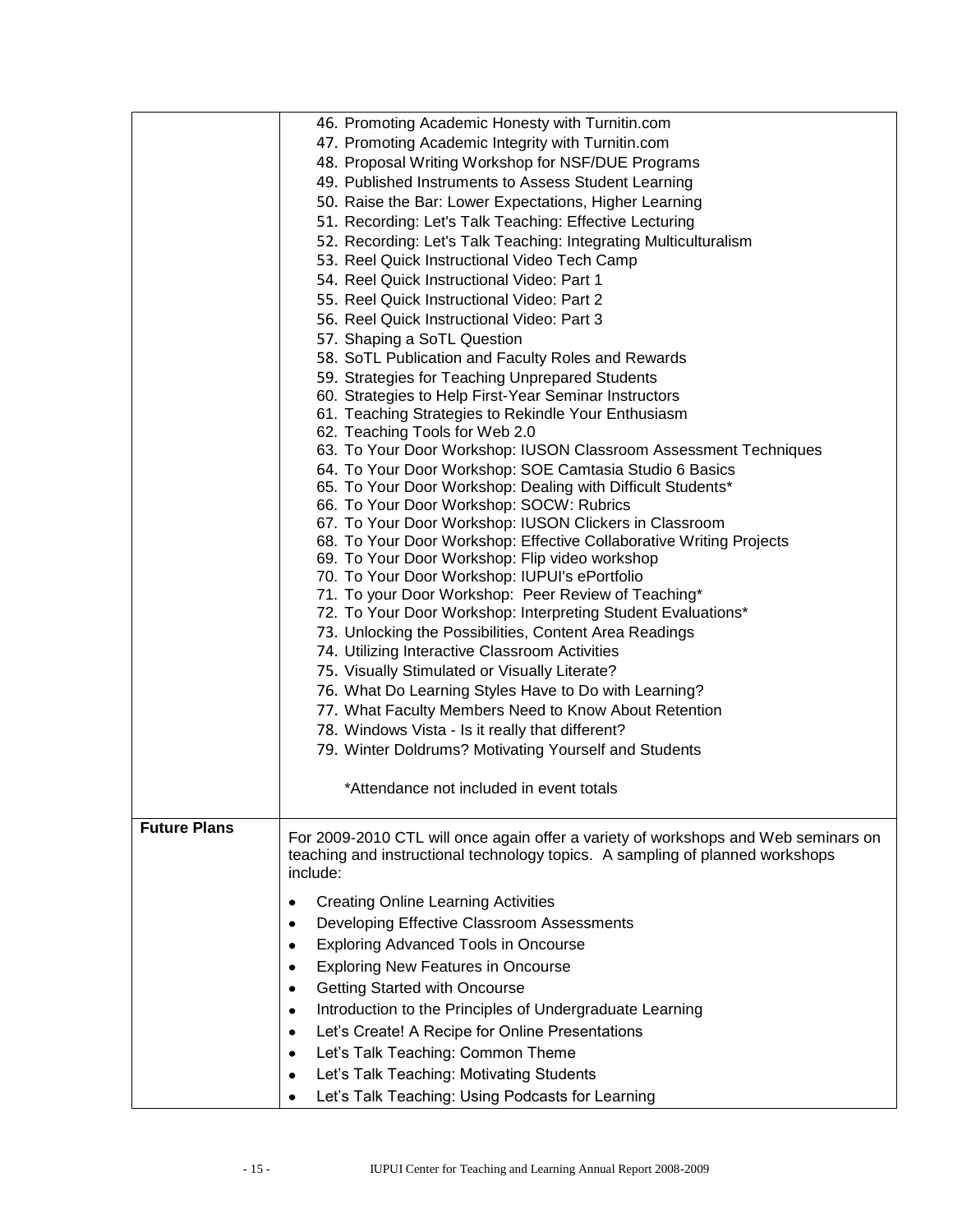|                                | Let's Talk Teaching: Web 2.0 Storytelling                                                                                                                                                                                                                                                                                                                                                |
|--------------------------------|------------------------------------------------------------------------------------------------------------------------------------------------------------------------------------------------------------------------------------------------------------------------------------------------------------------------------------------------------------------------------------------|
|                                | <b>Teaching and Assessing PULs</b>                                                                                                                                                                                                                                                                                                                                                       |
|                                | The CTL will continue to offer workshops on request of schools and departments and<br>address any needs that may be determined by CTL work with faculty.                                                                                                                                                                                                                                 |
|                                |                                                                                                                                                                                                                                                                                                                                                                                          |
| Evidence of<br><b>Progress</b> | In 2008-2009, 79 workshops were held with a total attendance of 1378 at 76 of those<br>workshops (attendance data not available for three workshops). Average attendance<br>was just over 18 participants per workshop. This was an increase from 2007-2008<br>when 54 workshops were held with a total attendance of 842 with an average<br>attendance of 16 participants per workshop. |

## **1.8 Center for Teaching and Learning Consultations**

| <b>Achievements</b>                   | During 2008-2009 the following consultations were entered into the database by<br>Center for Teaching and Learning staff. Major topics and the frequency of attendance<br>at consultations were tracked as follows:                                                                                                                                   |           |  |
|---------------------------------------|-------------------------------------------------------------------------------------------------------------------------------------------------------------------------------------------------------------------------------------------------------------------------------------------------------------------------------------------------------|-----------|--|
|                                       | <b>Topics of Center for Teaching and</b><br><b>Learning Consultations*</b>                                                                                                                                                                                                                                                                            | 2008-2009 |  |
|                                       | Oncourse CL                                                                                                                                                                                                                                                                                                                                           | 362       |  |
|                                       | <b>Classroom Observations</b>                                                                                                                                                                                                                                                                                                                         | 42        |  |
|                                       | ePort                                                                                                                                                                                                                                                                                                                                                 | 54        |  |
|                                       | <b>Grant Support</b>                                                                                                                                                                                                                                                                                                                                  | 36        |  |
|                                       | Online Teaching                                                                                                                                                                                                                                                                                                                                       | 135       |  |
|                                       | Portfolio Development                                                                                                                                                                                                                                                                                                                                 | 12        |  |
|                                       | Small Group Instructional Diagnosis                                                                                                                                                                                                                                                                                                                   | 8         |  |
|                                       | Technology - general                                                                                                                                                                                                                                                                                                                                  | 454       |  |
|                                       | <b>Teaching Topics/Pedagogy</b>                                                                                                                                                                                                                                                                                                                       | 165       |  |
|                                       | <b>Information Resources</b>                                                                                                                                                                                                                                                                                                                          | 1         |  |
|                                       | Other                                                                                                                                                                                                                                                                                                                                                 | 467       |  |
|                                       | * topics were tracked as either the primary or<br>secondary focus of the consultation                                                                                                                                                                                                                                                                 |           |  |
|                                       | Frequency of Attendance at CTL<br><b>Consultations</b>                                                                                                                                                                                                                                                                                                | 2008-2009 |  |
|                                       | Attended 1 consultation                                                                                                                                                                                                                                                                                                                               | 201       |  |
|                                       | Attended 2-3 consultations                                                                                                                                                                                                                                                                                                                            | 134       |  |
|                                       | Attended 4-5 consultations                                                                                                                                                                                                                                                                                                                            | 46        |  |
|                                       | Attended more than 5 consultations                                                                                                                                                                                                                                                                                                                    | 66        |  |
| <b>Future Plans</b>                   | The Center for Teaching and Learning will continue to offer consultations in response<br>to faculty requests.                                                                                                                                                                                                                                         |           |  |
|                                       |                                                                                                                                                                                                                                                                                                                                                       |           |  |
| <b>Evidence of</b><br><b>Progress</b> | In the 2009 University Information Technology Services User Survey Report, the<br>Center for Teaching and Learning had a 97.7% satisfaction rate with an average rating<br>of 4.22 on a 5 point scale. This was an increase over the 2008 survey results which<br>showed a 93.1% satisfaction rate with an average rating of 4.13 on a 5 point scale. |           |  |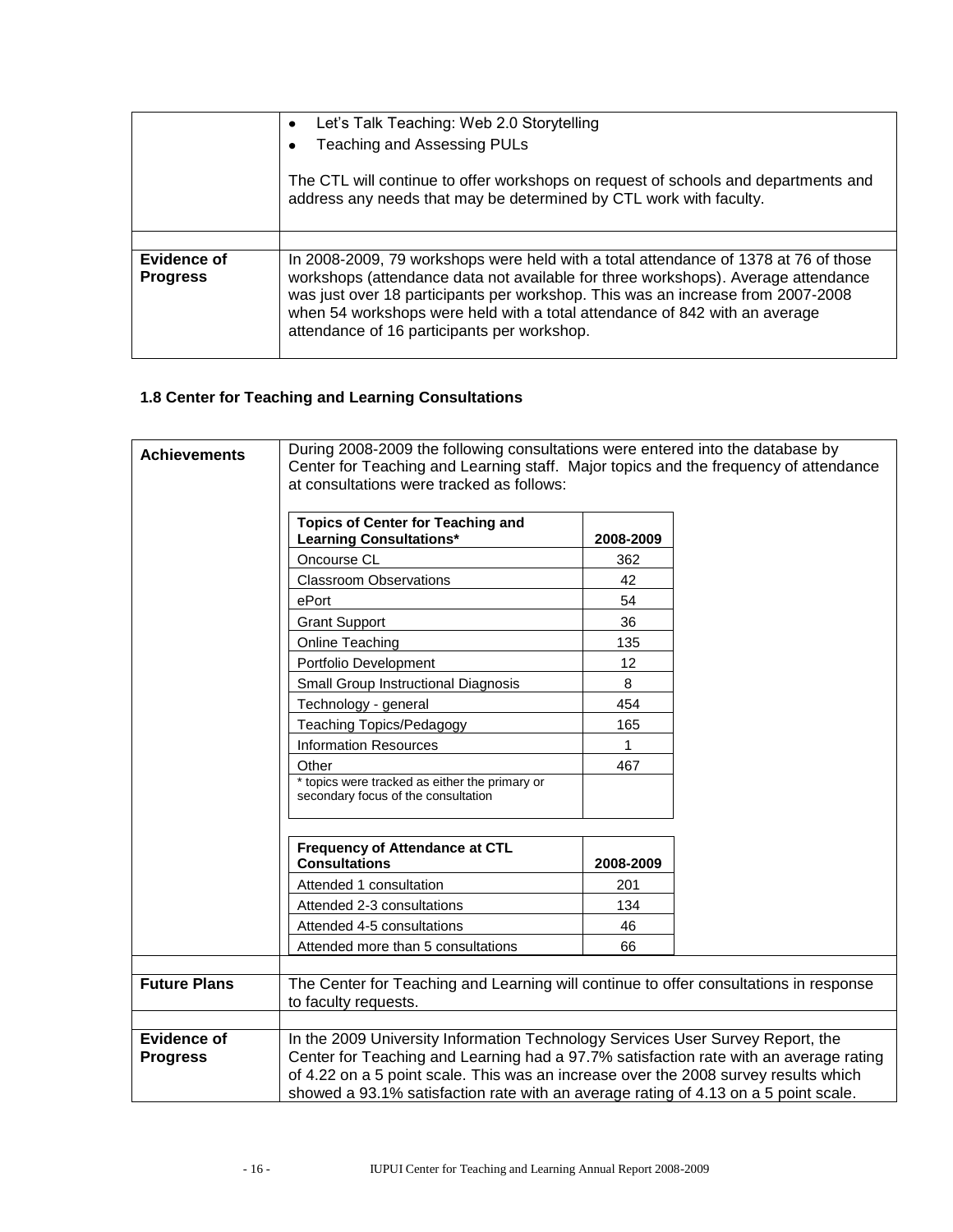## **2. Collaborate with University College to provide support for faculty and academic staff.**

## **2.1 Gateway Initiatives**

| <b>Achievements</b> | The Gateway Scholars Program was created in 2004 specifically to support course<br>coordinators and Gateway instructors in their efforts to find new ways to improve<br>teaching and learning. In 2008, the administration of the program was transferred to<br>University College, but since that time CTL has continued to be a collaborating partner<br>for the events. In 2008-2009, the program involved three half-day workshops, each of<br>which were offered two times. Additional workshops and Web seminars focused on the<br>needs of faculty teaching first year courses were held. |  |  |  |  |
|---------------------|--------------------------------------------------------------------------------------------------------------------------------------------------------------------------------------------------------------------------------------------------------------------------------------------------------------------------------------------------------------------------------------------------------------------------------------------------------------------------------------------------------------------------------------------------------------------------------------------------|--|--|--|--|
|                     | The Gateway Scholars program offered the following half-day workshops.                                                                                                                                                                                                                                                                                                                                                                                                                                                                                                                           |  |  |  |  |
|                     | <b>Engaging and Motivating College Students</b><br>٠<br>Anastasia Morrone, associate dean of learning technologies, Indiana University,<br>and associate professor of educational psychology, Indiana University School of<br>Education, IUPUI<br>June 2, 2009,1:00 pm - 4:30 pm<br>June 3, 2009, 9:00 am - 12:30 pm                                                                                                                                                                                                                                                                             |  |  |  |  |
|                     | Collaborative Learning: Techniques in Active Learning<br>Joan Middendorf, associate director of Campus Instructional Consulting Center<br>and adjunct professor of higher education and administration at Indiana<br>University Bloomington<br>June 9, 2009,1:00 pm - 4:30 pm<br>June 10, 2009, 9:00 am - 12:30 pm                                                                                                                                                                                                                                                                               |  |  |  |  |
|                     | Teaching Unprepared Students: Strategies for Promoting Success and<br><b>Retention in Higher Education</b><br>Kathleen F. Gabriel, assistant professor, professional studies in education<br>department, California State University, Chico.<br>June 16, 2009, 1:00 pm - 4:30 pm<br>June 17, 2009, 9:00 am - 12:30 pm                                                                                                                                                                                                                                                                            |  |  |  |  |
|                     | In addition to the Gateway Scholars workshops, the following events targeting Gateway<br>faculty were cosponsored by CTL in collaboration with the Gateway to Graduation<br>Program which is part of University College.                                                                                                                                                                                                                                                                                                                                                                         |  |  |  |  |
|                     | Helping Our Students Discover What Learning Is<br>Meta-what? Today's First Year Students<br>Raise the Bar: Lower Expectations, Higher Learning<br>Strategies to Help First-Year Seminar Instructors<br>Teaching Strategies to Rekindle Your Enthusiasm<br>Utilizing Interactive Classroom Activities<br>Visually Stimulated or Visually Literate?<br>What Do Learning Styles Have to Do with Learning?                                                                                                                                                                                           |  |  |  |  |
|                     | What Faculty Members Need to Know About Retention<br>٠                                                                                                                                                                                                                                                                                                                                                                                                                                                                                                                                           |  |  |  |  |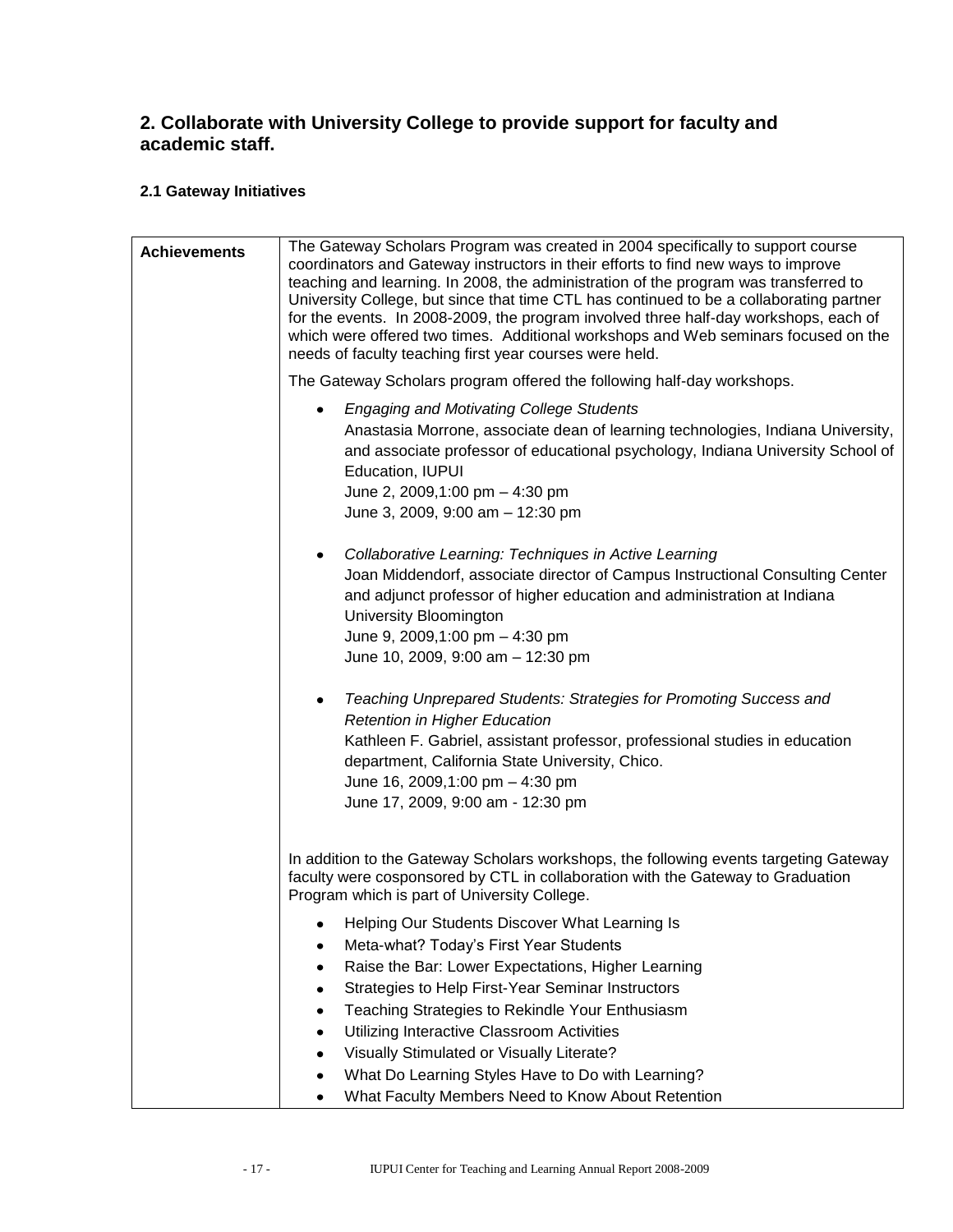|                                | Winter Doldrums? Motivating Yourself and Your Students<br>٠                                                                                                                                                                                                                                                                                                                                                                                                                                                                                                                                                                                                                                                                                                                                                                                                                                              |  |  |
|--------------------------------|----------------------------------------------------------------------------------------------------------------------------------------------------------------------------------------------------------------------------------------------------------------------------------------------------------------------------------------------------------------------------------------------------------------------------------------------------------------------------------------------------------------------------------------------------------------------------------------------------------------------------------------------------------------------------------------------------------------------------------------------------------------------------------------------------------------------------------------------------------------------------------------------------------|--|--|
| <b>Future Plans</b>            | The Center for Teaching and Learning will continue to cosponsor the Gateway program<br>in various capacities.                                                                                                                                                                                                                                                                                                                                                                                                                                                                                                                                                                                                                                                                                                                                                                                            |  |  |
| Evidence of<br><b>Progress</b> | A total of 230 participants attended the Gateway Scholar workshops. Overall comments<br>about the workshops were positive with<br>95.6% of participants responding that they either strongly agreed or agreed that<br>the information presented during the Engaging and Motivating College Students<br>workshop was useful to their professional work.<br>98.3% of participants responding that they either strongly agreed or agreed that<br>$\bullet$<br>the information presented during the Collaborative Learning: Techniques in<br>Active Learning workshop was useful to their professional work.<br>98.4% of participants responding that they either strongly agreed or agreed that<br>$\bullet$<br>the information presented during the Teaching Unprepared Students: Strategies<br>for Promoting Success and Retention in Higher Education workshop was useful<br>to their professional work. |  |  |

## **3. Support and evaluate the integration and impact of the PULs and the ePortfolio.**

| <b>Achievements</b> | CTL Contributions to ePortfolio initiative:<br>Events cosponsored by the Center for Teaching and Learning and the ePortfolio<br>Initiative:<br>$\checkmark$ ePortfolio Kickoff Workshop, October 3, 2008 (23 participants)<br>ePort Symposium, November 21, 2008, (24 participants)<br>$\checkmark$<br>Electronic Portfolios: IUPUI's ePortfolio, February 27, 2009 (25<br>$\checkmark$<br>participants)<br>ePortfolio Spring 2009 Symposium, May 8, 2009, (24 participants)<br>$\checkmark$<br>CTL staff provided over 110 hours of individual consultation to faculty members<br>working with ePortfolio.<br>CTL staff supported seven active Integrated Department Grant projects in 2008-<br>2009.<br>CTL staff presented or co-presented seven external presentations on IUPUI's<br>ePortfolio |
|---------------------|-----------------------------------------------------------------------------------------------------------------------------------------------------------------------------------------------------------------------------------------------------------------------------------------------------------------------------------------------------------------------------------------------------------------------------------------------------------------------------------------------------------------------------------------------------------------------------------------------------------------------------------------------------------------------------------------------------------------------------------------------------------------------------------------------------|
| <b>Future Plans</b> | Efforts for 2009-2010 will focus on<br>In collaboration with the ePortfolio Initiative, continuing to increase faculty<br>٠<br>development programming, with emphasis on PULs and 2012 preparation.<br>Expanding ePortfolio expertise within CTL to support growing numbers of faculty                                                                                                                                                                                                                                                                                                                                                                                                                                                                                                              |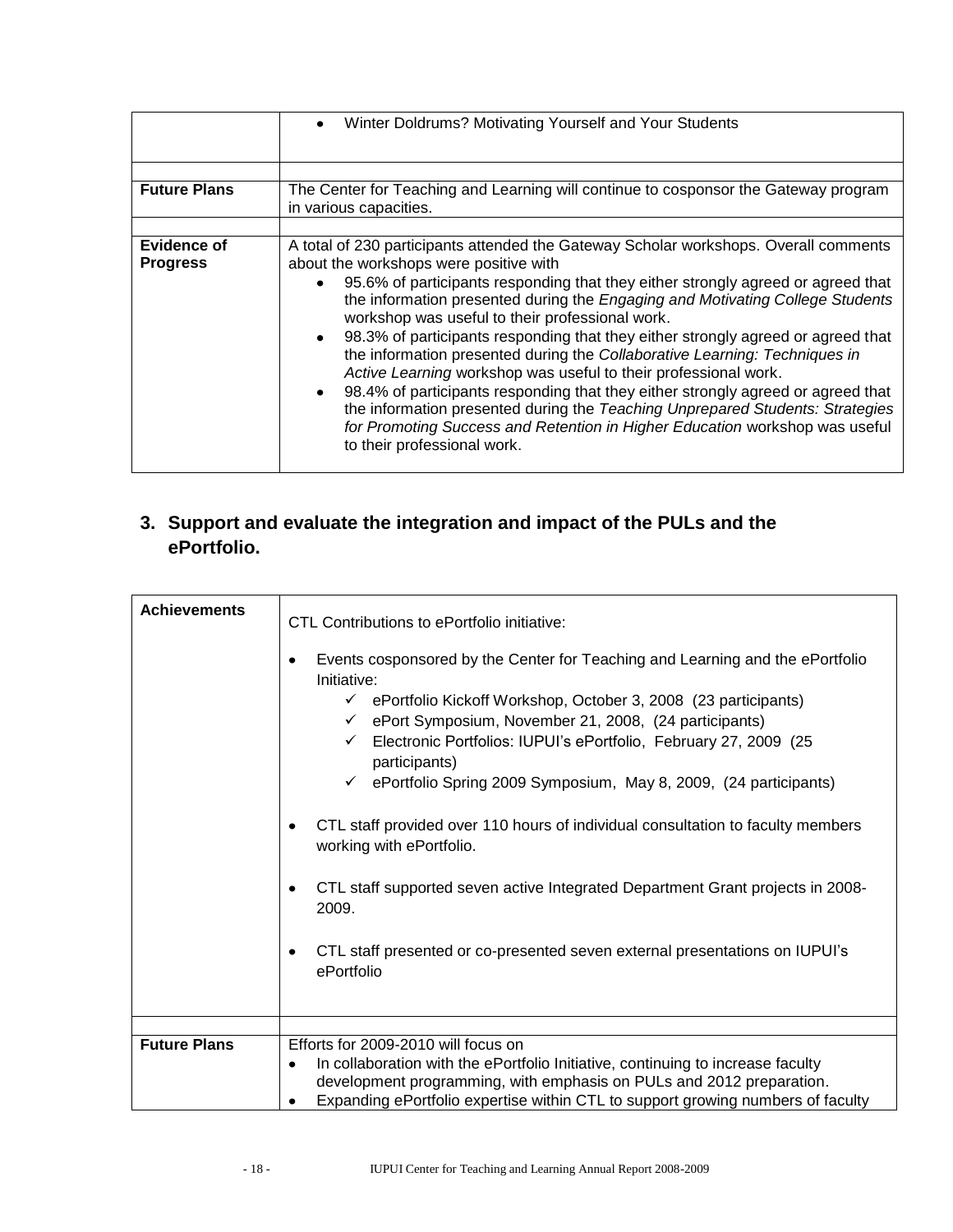|                                | ePortfolio users.                                                                                                                                                                                           |
|--------------------------------|-------------------------------------------------------------------------------------------------------------------------------------------------------------------------------------------------------------|
|                                |                                                                                                                                                                                                             |
| Evidence of<br><b>Progress</b> | Increased the number and variety of workshops offered to faculty and received an<br>excellent response. Offered an introduction to ePort workshop that filled within 24<br>hours of the first announcement. |

## **4. Assist faculty with the redesign of courses and the integration of technology such as Oncourse CL and the ePort via programs such as Jump Start.**

## **4.1 Jump Start into Online Course Development Program**

| <b>Achievements</b> | <b>Supporting Online Course Development</b>                                                                                                                                                                                                                                                                                                                                                                                                                                                                                                                                                                                                                   |                 |                                                                               |                                                                                                                                                                        |
|---------------------|---------------------------------------------------------------------------------------------------------------------------------------------------------------------------------------------------------------------------------------------------------------------------------------------------------------------------------------------------------------------------------------------------------------------------------------------------------------------------------------------------------------------------------------------------------------------------------------------------------------------------------------------------------------|-----------------|-------------------------------------------------------------------------------|------------------------------------------------------------------------------------------------------------------------------------------------------------------------|
|                     | The 2009 Jump Start into Online Course Development Program supported ten faculty<br>members in their online course development. Since 2003, a total of 93 faculty<br>members have been supported through the Jump Start program. CTL staff involved in<br>the program made presentations about the IUPUI Jump Start program at the<br>Professional and Organizational Development Network national conference and the<br>Educause Learning Initiative Conference. In June 2009, the IUPUI Jump Start program<br>was adapted and used to support six faculty members from the School of Public and<br>Environmental Affairs at Indiana University Bloomington. |                 |                                                                               |                                                                                                                                                                        |
|                     | Jump Start was designed to provide IUPUI and IUPUC faculty with the support, time,<br>and resources to effectively design an online, hybrid or web enhanced course. Jump<br>Start faculty were assisted in envisioning new ways of facilitating learning and<br>redesigning courses to promote improved student learning and more efficient use of<br>faculty time and resources.                                                                                                                                                                                                                                                                             |                 |                                                                               |                                                                                                                                                                        |
|                     | Participants in the Jump Start program attended a four-day program on best practices<br>in online teaching, were supported by a team of instructional design and technology<br>consultants, and had access to production support through Media Design and<br>Production.                                                                                                                                                                                                                                                                                                                                                                                      |                 |                                                                               |                                                                                                                                                                        |
|                     | faculty members received Jump Start grants:                                                                                                                                                                                                                                                                                                                                                                                                                                                                                                                                                                                                                   |                 | A total of 20 faculty members applied for 2009 Jump Start grants. Grants were | reviewed by a panel of nine IUPUI faculty members and five Center for Teaching and<br>Learning staff members and based on reviewers' recommendations the following ten |
|                     | <b>Name</b>                                                                                                                                                                                                                                                                                                                                                                                                                                                                                                                                                                                                                                                   | <b>School</b>   | <b>Department</b>                                                             | <b>Course</b>                                                                                                                                                          |
|                     | Gina Ammerman                                                                                                                                                                                                                                                                                                                                                                                                                                                                                                                                                                                                                                                 | Science         | Chemistry and<br><b>Chemical Biology</b>                                      | FIS 205 Concepts in<br>Forensic Science I                                                                                                                              |
|                     | <b>Gail Bennett-</b><br>Edelman                                                                                                                                                                                                                                                                                                                                                                                                                                                                                                                                                                                                                               | Liberal<br>Arts | English                                                                       | S100 Student Success<br>Seminar                                                                                                                                        |
|                     | <b>Beth Berghoff</b>                                                                                                                                                                                                                                                                                                                                                                                                                                                                                                                                                                                                                                          | Education       | Language Education                                                            | T531 Organizational<br>Change in Culturally and<br><b>Linguistically Diverse</b><br>Schools                                                                            |
|                     | Nancy Evans                                                                                                                                                                                                                                                                                                                                                                                                                                                                                                                                                                                                                                                   | E&T             | <b>CILT</b>                                                                   | CIT 112 Computer                                                                                                                                                       |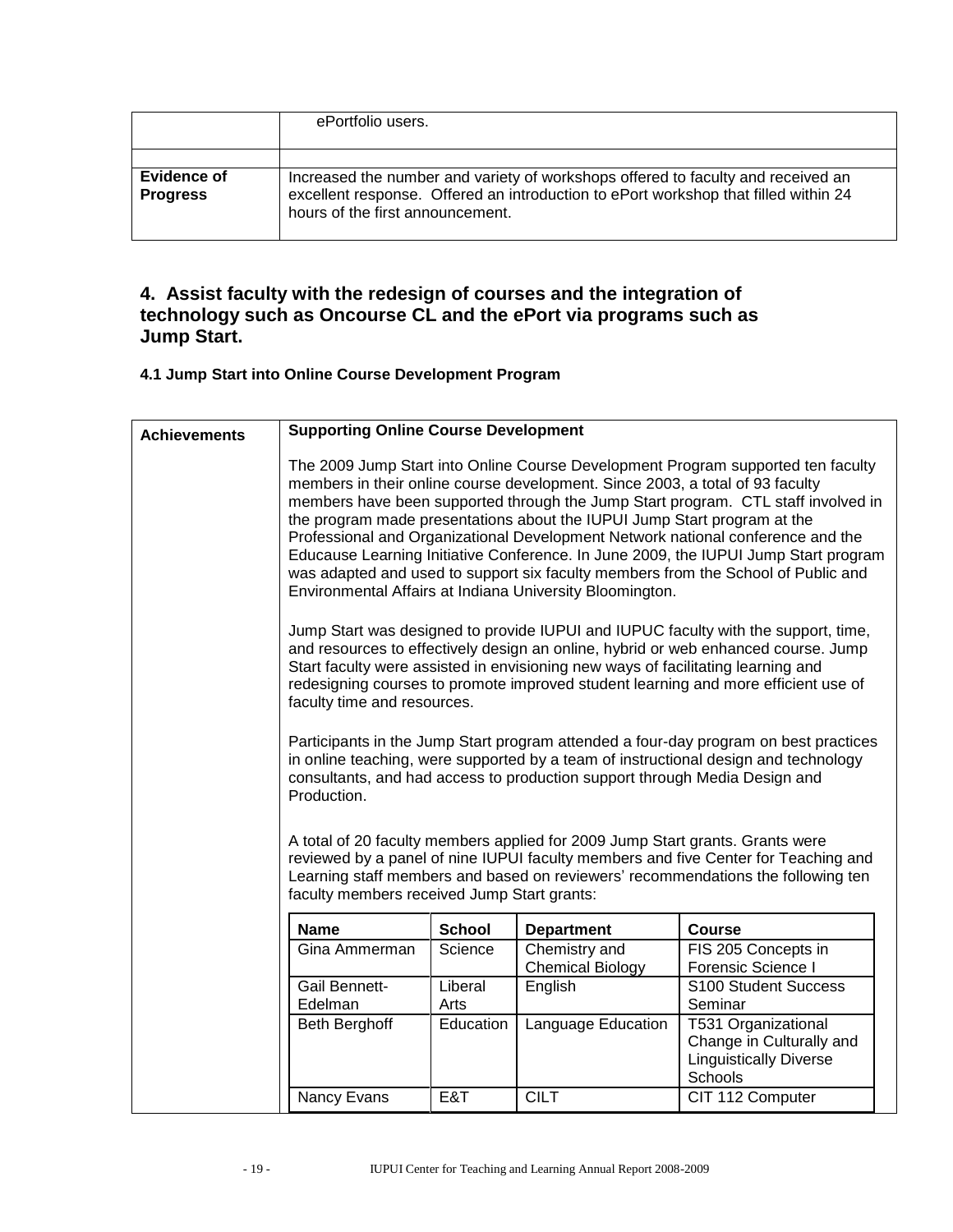|                     |                      |              |                                                                                  | Information Technology                                                                                                                                                       |
|---------------------|----------------------|--------------|----------------------------------------------------------------------------------|------------------------------------------------------------------------------------------------------------------------------------------------------------------------------|
|                     |                      |              |                                                                                  | Fundamentals<br>INTR 204 History of                                                                                                                                          |
|                     | Mary Ann Frank       | E&T          | Design and<br>Communication<br>Technology                                        | <b>Interiors and Furniture</b>                                                                                                                                               |
|                     | Lisa Hess            | Medicine     | <b>Public Health</b>                                                             | H500/P500 Philosophy                                                                                                                                                         |
|                     |                      |              |                                                                                  | and Principles of                                                                                                                                                            |
|                     |                      |              |                                                                                  | Soc/Beh Health Science                                                                                                                                                       |
|                     | Fredricka Joyner     | <b>IUPUC</b> | <b>Business</b>                                                                  | BUS Z302 Managing and                                                                                                                                                        |
|                     |                      |              |                                                                                  | Behavior in                                                                                                                                                                  |
|                     |                      |              |                                                                                  | Organizations                                                                                                                                                                |
|                     | Bethany Neal-        | Science      | Psychology                                                                       | PSY B105 Introduction to                                                                                                                                                     |
|                     | <b>Beliveau</b>      |              |                                                                                  | Psychology as a                                                                                                                                                              |
|                     |                      |              |                                                                                  | <b>Biological Science</b>                                                                                                                                                    |
|                     | Cynthia Stone        | Medicine     | <b>Public Health</b>                                                             | P504 Health Services<br><b>Administration for Public</b>                                                                                                                     |
|                     |                      |              |                                                                                  | <b>Health Professionals</b>                                                                                                                                                  |
|                     | Debra Wood           | Medicine     | Pathology &                                                                      | <b>PATH H101</b>                                                                                                                                                             |
|                     |                      |              | Laboratory Medicine                                                              | Histotechnology I                                                                                                                                                            |
|                     |                      |              |                                                                                  |                                                                                                                                                                              |
|                     |                      |              |                                                                                  |                                                                                                                                                                              |
| <b>Future Plans</b> |                      |              | The Jump Start program will not be offered in 2010. However, workshops and       |                                                                                                                                                                              |
|                     |                      |              |                                                                                  | consultations on developing online courses will still be available to support faculty                                                                                        |
|                     |                      |              | members in developing or revamping online courses.                               |                                                                                                                                                                              |
|                     |                      |              |                                                                                  |                                                                                                                                                                              |
|                     |                      |              |                                                                                  |                                                                                                                                                                              |
| <b>Evidence of</b>  |                      |              |                                                                                  | With the completion of the current Jump Start cohort a total of 93 courses will be                                                                                           |
| <b>Progress</b>     | completed.           |              |                                                                                  |                                                                                                                                                                              |
|                     |                      |              |                                                                                  | The majority of 2009 Jump Start participants responded strongly agreed or agreed                                                                                             |
|                     |                      |              |                                                                                  | (100%) with eleven (11) out of thirteen (13) survey items that measure shifts in their                                                                                       |
|                     |                      |              |                                                                                  | knowledge and skills regarding online course development. A majority of faculty                                                                                              |
|                     |                      |              |                                                                                  | strongly agreed or agreed (100%) that the program was effectively organized; and, the                                                                                        |
|                     |                      |              |                                                                                  | presenters did a good job of modeling the use of technology appropriate for online<br>courses. As a result of attending Jump Start, a majority of faculty strongly agreed or |
|                     |                      |              |                                                                                  | agreed (100%) they have a better understanding of how to incorporate a variety of                                                                                            |
|                     |                      |              |                                                                                  | technology into their online course. All faculty participants (100%) responded they                                                                                          |
|                     |                      |              |                                                                                  | were very satisfied with Jump Start; would recommend the program to others; and, the                                                                                         |
|                     |                      |              |                                                                                  | program was a good investment of their time. Furthermore, the majority of Jump Start                                                                                         |
|                     |                      |              |                                                                                  | participants strongly agreed or agreed (100%) that Jump Start was a good investment                                                                                          |
|                     |                      |              | for their department and IUPUI. Faculty participant responses to the pre-post    |                                                                                                                                                                              |
|                     |                      |              |                                                                                  | knowledge survey regarding their knowledge and skill abilities across 13 domains prior                                                                                       |
|                     |                      |              | to and after the Jump Start program captured positive gains. Faculty participant |                                                                                                                                                                              |
|                     |                      |              |                                                                                  | responses to a pre-post attitude survey captured positive attitudinal change on eleven                                                                                       |
|                     |                      |              |                                                                                  | (11) out of twelve (12) survey items. One survey item measured no change. As a                                                                                               |
|                     |                      |              |                                                                                  | result of implementing a new systematic evaluation approach informed by return on<br>investment (ROI) methodology, the comprehensive long-term evaluation currently          |
|                     |                      |              | underway will answer questions of varying levels of impact in an effort to:      |                                                                                                                                                                              |
|                     |                      |              |                                                                                  |                                                                                                                                                                              |
|                     | 1)<br>attained; and, |              |                                                                                  | Determine the extent to which a desired hierarchy of participant outcomes is                                                                                                 |
|                     |                      |              |                                                                                  |                                                                                                                                                                              |
|                     |                      |              |                                                                                  |                                                                                                                                                                              |
|                     |                      |              |                                                                                  |                                                                                                                                                                              |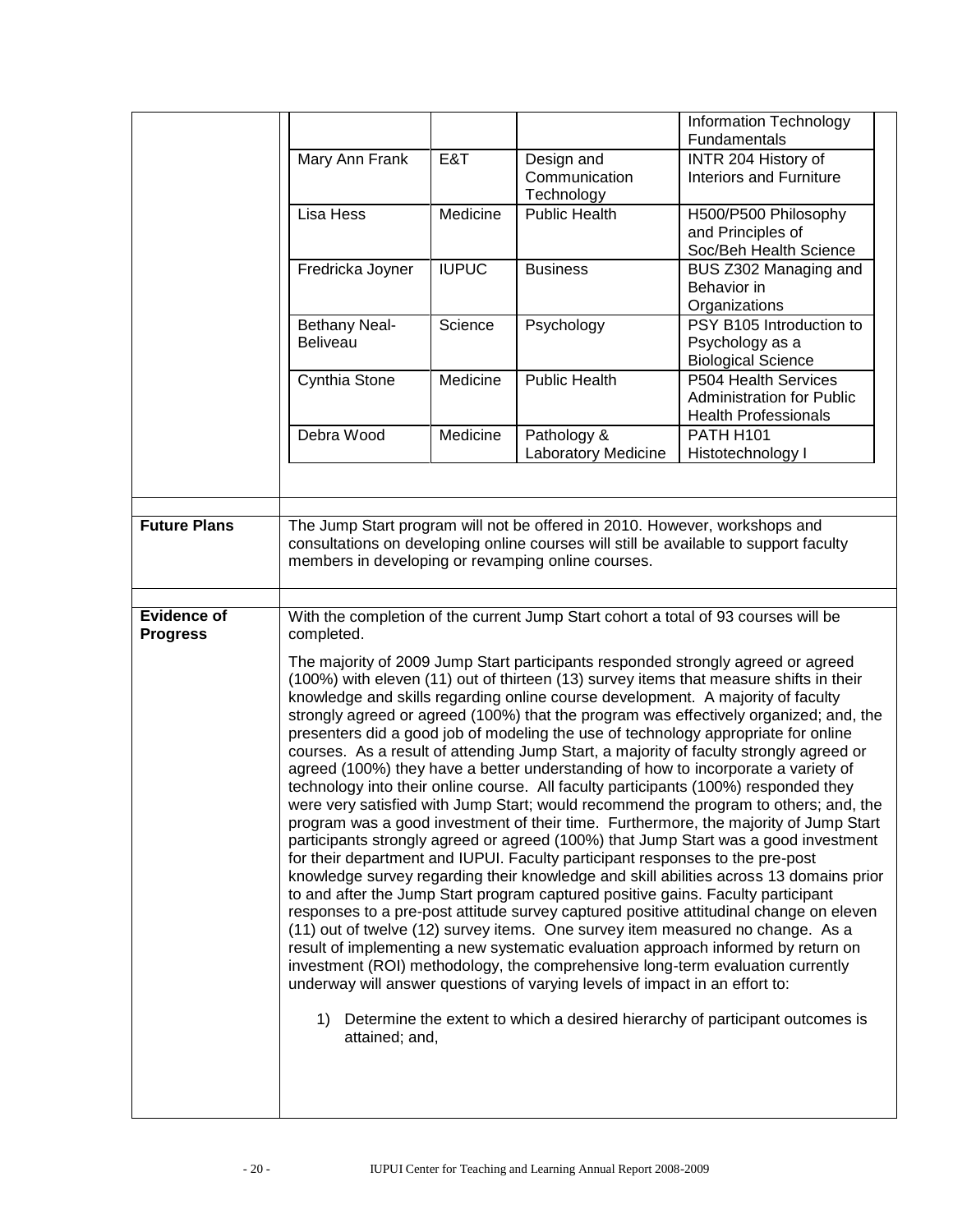|  | 2) Effects of the Jump Start program on participants, as well as longer-term<br>outcomes associated with quality online instruction that positively impacts<br>students' learning; increased accessibility; and, a return on investment to the<br>larger IUPUI campus for its investment(s) in online course (re)design. |
|--|--------------------------------------------------------------------------------------------------------------------------------------------------------------------------------------------------------------------------------------------------------------------------------------------------------------------------|
|--|--------------------------------------------------------------------------------------------------------------------------------------------------------------------------------------------------------------------------------------------------------------------------------------------------------------------------|

## **5. Provide leadership for the development of innovative formal and informal environments that promote learning.**

| <b>Achievements</b>                   | The IUPUI campus is becoming widely known for its innovative learning environments.<br>The Center for Teaching and Learning provides leadership and administrative support<br>to the campus learning environments committee, which helps with renovation and<br>creation of formal and informal learning spaces on campus. During the last five years,<br>the planning of new construction and renovation of existing spaces in IUPUI buildings<br>has expanded in shared corridors, lobbies, outdoor spaces, and clearly state,<br>"Learning happens here."<br>This year the Learning Environments Committee (LEC) put out a call for proposals for<br>the first time, both as a means to further explore campus needs, and to make the<br>selection process more transparent. The committee was pleased by the number and<br>diversity of departments who expressed an interest and the variety of projects<br>represented.<br>After careful review of the proposals received, the Committee decided to fund the<br>following projects for the current fiscal year. The total amount awarded was \$136,874.<br>\$20,875 - Department of Psychology Resource Center<br>\$25,000 - School of Liberal Arts Multipurpose/Performance Auditorium<br>\$23,315 - New furnishing for BS 3006<br>\$18,333 - New furnishing for LD 020<br>\$22,000 - Community Learning Network/Union Building learning spaces - new<br>furnishings<br>\$20,000 - University Library international newsroom/University Library reference area<br>\$7,351 – Purchase of additional desk/chair sets to further goal of meeting campus-<br>wide classroom ADA needs |
|---------------------------------------|------------------------------------------------------------------------------------------------------------------------------------------------------------------------------------------------------------------------------------------------------------------------------------------------------------------------------------------------------------------------------------------------------------------------------------------------------------------------------------------------------------------------------------------------------------------------------------------------------------------------------------------------------------------------------------------------------------------------------------------------------------------------------------------------------------------------------------------------------------------------------------------------------------------------------------------------------------------------------------------------------------------------------------------------------------------------------------------------------------------------------------------------------------------------------------------------------------------------------------------------------------------------------------------------------------------------------------------------------------------------------------------------------------------------------------------------------------------------------------------------------------------------------------------------------------------------------------------------------------------------------------------|
| <b>Future Plans</b>                   | The Learning Environments Committee will seek a separate funding source for to<br>repair and maintain general purpose classrooms in order to keep the focus of the<br>Learning Environment Grants on creating informal learning spaces on campus.                                                                                                                                                                                                                                                                                                                                                                                                                                                                                                                                                                                                                                                                                                                                                                                                                                                                                                                                                                                                                                                                                                                                                                                                                                                                                                                                                                                        |
| <b>Evidence of</b><br><b>Progress</b> | Interest in creating innovative learning spaces remains high. Sixteen Learning<br>Environment Grant proposals were received. Seven were funded.                                                                                                                                                                                                                                                                                                                                                                                                                                                                                                                                                                                                                                                                                                                                                                                                                                                                                                                                                                                                                                                                                                                                                                                                                                                                                                                                                                                                                                                                                          |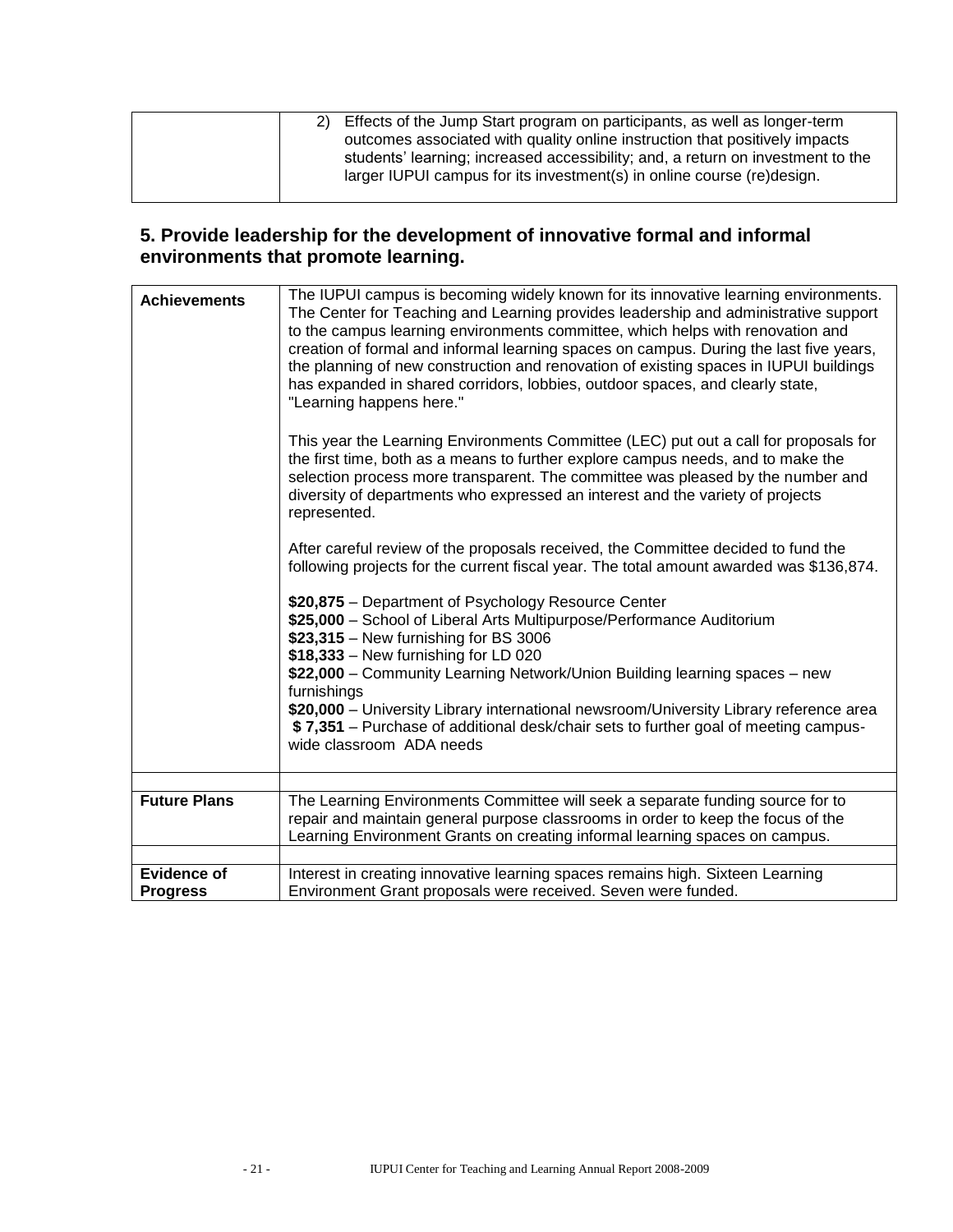## **5. Develop programs and activities that will provide resources and information to address the concerns of less-represented populations.**

**5.1 Multicultural Teaching and Learning Institute: Supporting Student Success in a Diverse World**

| <b>Achievements</b> | The Multicultural Teaching and Learning Institute (MTLI) has been held annually since<br>2006. The Multicultural Teaching and Learning Institute: Supporting Student Success<br>in a Diverse World was held on April 23, 2009 in University Library.                                                                                                                                                                                                                                                                                                                                                                                                                                                                                                                                                                                                          |
|---------------------|---------------------------------------------------------------------------------------------------------------------------------------------------------------------------------------------------------------------------------------------------------------------------------------------------------------------------------------------------------------------------------------------------------------------------------------------------------------------------------------------------------------------------------------------------------------------------------------------------------------------------------------------------------------------------------------------------------------------------------------------------------------------------------------------------------------------------------------------------------------|
|                     | <b>Event Description</b>                                                                                                                                                                                                                                                                                                                                                                                                                                                                                                                                                                                                                                                                                                                                                                                                                                      |
|                     | The Multicultural Teaching and Learning Institute (MTLI) addressed several questions<br>to help faculty bridge the gap between multicultural issues and internationalization.<br>Diversity is a broad term that includes both domestic diversity and international<br>diversity, and the MTLI provided faculty and staff with research-based presentations<br>focused on enhancing inclusivity and encouraging engagement with diversity in the<br>classroom. Concurrent session topics included interacting inclusively with our diverse<br>students and practical strategies for integrating inclusiveness in the classroom.<br>Attendees also had the opportunity to hear IUPUI student perspectives and watch the<br>theater troupe, Act Out, perform an interactive session to help attendees explore<br>diversity issues that may affect their courses. |
|                     | Program                                                                                                                                                                                                                                                                                                                                                                                                                                                                                                                                                                                                                                                                                                                                                                                                                                                       |
|                     | <b>Keynote Address</b>                                                                                                                                                                                                                                                                                                                                                                                                                                                                                                                                                                                                                                                                                                                                                                                                                                        |
|                     | Collaboration Between Internationalism and Diversity Offices<br>Brian K. Bridges, vice-provost for diversity, access and equity, Ohio University                                                                                                                                                                                                                                                                                                                                                                                                                                                                                                                                                                                                                                                                                                              |
|                     | Addressed collaboration between campus internationalism and diversity offices to<br>promote student learning outcomes and increased intellectual and economic<br>efficiencies for the 21st century and beyond.                                                                                                                                                                                                                                                                                                                                                                                                                                                                                                                                                                                                                                                |
|                     | <b>Plenary Sessions</b>                                                                                                                                                                                                                                                                                                                                                                                                                                                                                                                                                                                                                                                                                                                                                                                                                                       |
|                     | Student Voices: Video and Panel                                                                                                                                                                                                                                                                                                                                                                                                                                                                                                                                                                                                                                                                                                                                                                                                                               |
|                     | ACT Out Ensemble: Interactive Theatre Exploring Diversity in Teaching                                                                                                                                                                                                                                                                                                                                                                                                                                                                                                                                                                                                                                                                                                                                                                                         |
|                     | <b>Concurrent Sessions</b>                                                                                                                                                                                                                                                                                                                                                                                                                                                                                                                                                                                                                                                                                                                                                                                                                                    |
|                     | Multicultural Teaching: Barriers and Recommendations from an IUPUI Interdisciplinary<br><b>Faculty Survey</b><br>Silvia M. Bigatti, Department of Psychology, School of Science<br>Gina Sanchez Gibau, Department of Anthropology, School of Liberal Arts<br>Jennifer Springer-Thorington, Department of English, School of Liberal Arts<br>Dawn Michele Whitehead, Office of International Affairs                                                                                                                                                                                                                                                                                                                                                                                                                                                           |
|                     | <b>Cultivating Collaboration: Practical Measures</b><br>Brian K. Bridges, vice-provost for diversity, access and equity at Ohio University                                                                                                                                                                                                                                                                                                                                                                                                                                                                                                                                                                                                                                                                                                                    |
|                     | Diverse Teaching Pedagogy: Creating Cultural Safety in the Classroom<br>Khadija Khaja, School of Social Work                                                                                                                                                                                                                                                                                                                                                                                                                                                                                                                                                                                                                                                                                                                                                  |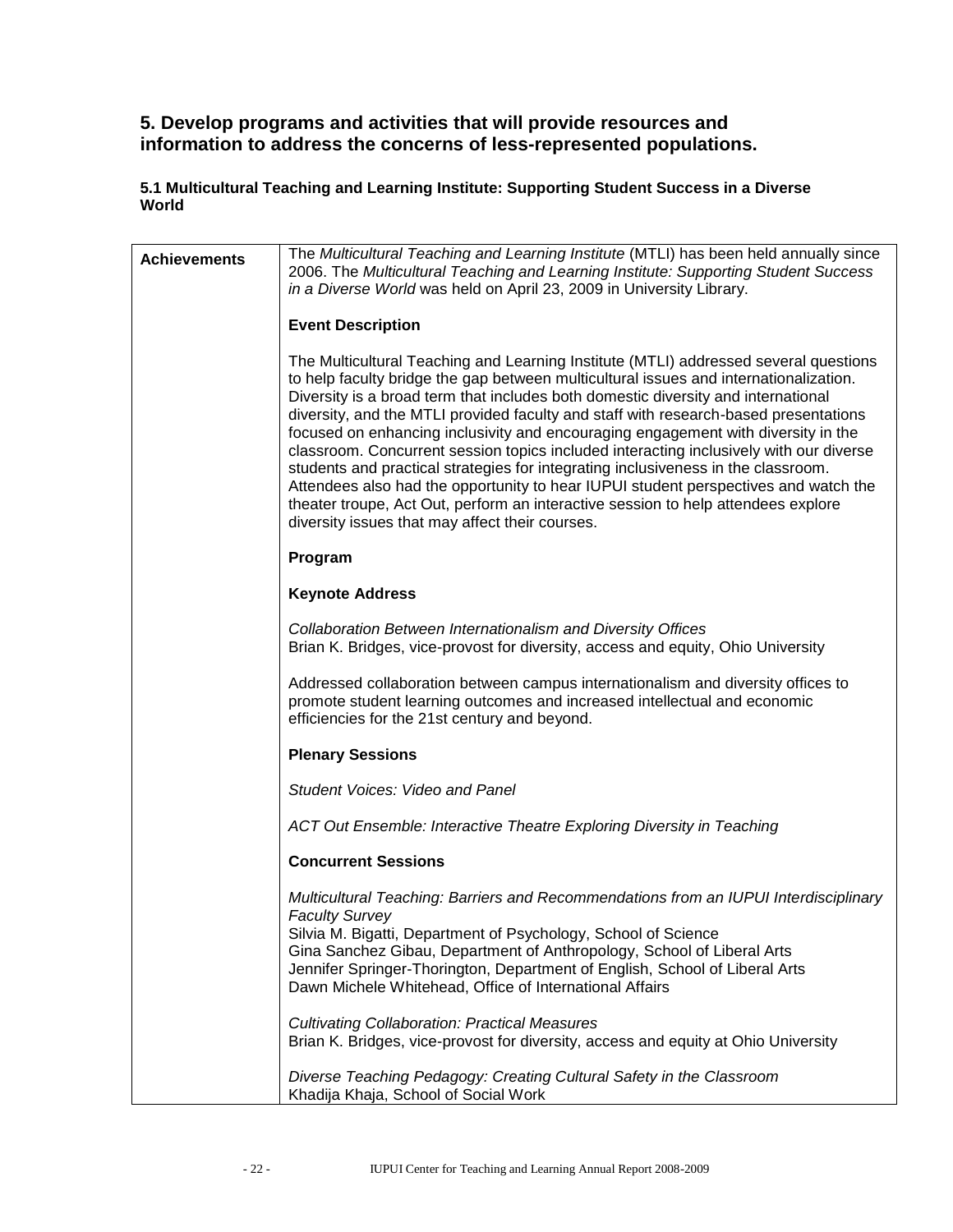|                     | Kathleen S. Grove, Office for Women                                                                                                                                                                                                                 |  |  |  |  |  |
|---------------------|-----------------------------------------------------------------------------------------------------------------------------------------------------------------------------------------------------------------------------------------------------|--|--|--|--|--|
|                     | Jennifer Springer-Thorington. Department of English, School of Liberal Arts<br>Najja N. Modibo, Department of Sociology, and African Studies, School of Liberal Arts                                                                                |  |  |  |  |  |
|                     | Marva Augustine, School of Social Work                                                                                                                                                                                                              |  |  |  |  |  |
|                     |                                                                                                                                                                                                                                                     |  |  |  |  |  |
|                     | Creating a Multicultural Teaching Philosophy<br>Mona Kheiry, Center for Teaching and Learning                                                                                                                                                       |  |  |  |  |  |
|                     |                                                                                                                                                                                                                                                     |  |  |  |  |  |
|                     | This event was cosponsored by the Center for Teaching and Learning; the Community                                                                                                                                                                   |  |  |  |  |  |
|                     | of Practice on Multicultural Teaching; the Community of Practice on Understanding<br>Society and Culture; the Office for Diversity, Equity, and Inclusion; the Office for                                                                           |  |  |  |  |  |
|                     | Women; and the Office of International Affairs.                                                                                                                                                                                                     |  |  |  |  |  |
|                     | For more information, see the event Web site at http://ctl.iupui.edu/mtli/index.html                                                                                                                                                                |  |  |  |  |  |
|                     | <b>Planning Committee</b>                                                                                                                                                                                                                           |  |  |  |  |  |
|                     | Mona Kheiry, Chair                                                                                                                                                                                                                                  |  |  |  |  |  |
|                     | Jennifer Beasley                                                                                                                                                                                                                                    |  |  |  |  |  |
|                     | Kathleen Grove                                                                                                                                                                                                                                      |  |  |  |  |  |
|                     | <b>Mary Price</b><br><b>Terri Tarr</b>                                                                                                                                                                                                              |  |  |  |  |  |
|                     | Dawn Whitehead                                                                                                                                                                                                                                      |  |  |  |  |  |
|                     |                                                                                                                                                                                                                                                     |  |  |  |  |  |
| <b>Future Plans</b> |                                                                                                                                                                                                                                                     |  |  |  |  |  |
|                     | The 2010 MTLI will be held on February 11 and have a theme of Gender Matters<br>(Women, GLBT, African-American males). The keynote speaker will be Dr. Matthew<br>Ouellett, Director of Center for Teaching at University of Massachusetts Amherst. |  |  |  |  |  |
|                     |                                                                                                                                                                                                                                                     |  |  |  |  |  |
| <b>Evidence of</b>  | Online evals were given.                                                                                                                                                                                                                            |  |  |  |  |  |
| <b>Progress</b>     | 61 attendees                                                                                                                                                                                                                                        |  |  |  |  |  |
|                     | 30 attendees completed the survey.<br>40% strongly agreed; 60% agreed.                                                                                                                                                                              |  |  |  |  |  |
|                     |                                                                                                                                                                                                                                                     |  |  |  |  |  |
|                     | Sixty-one participants attended the Multicultural Teaching and Learning Institute.                                                                                                                                                                  |  |  |  |  |  |
|                     | Overall comments about the institute were positive with 100% of respondents to an                                                                                                                                                                   |  |  |  |  |  |
|                     | online evaluation survey responding that they either strongly agreed or agreed that the<br>information presented during the institute was useful to their professional work. A total<br>of 30 individuals completed the online survey.              |  |  |  |  |  |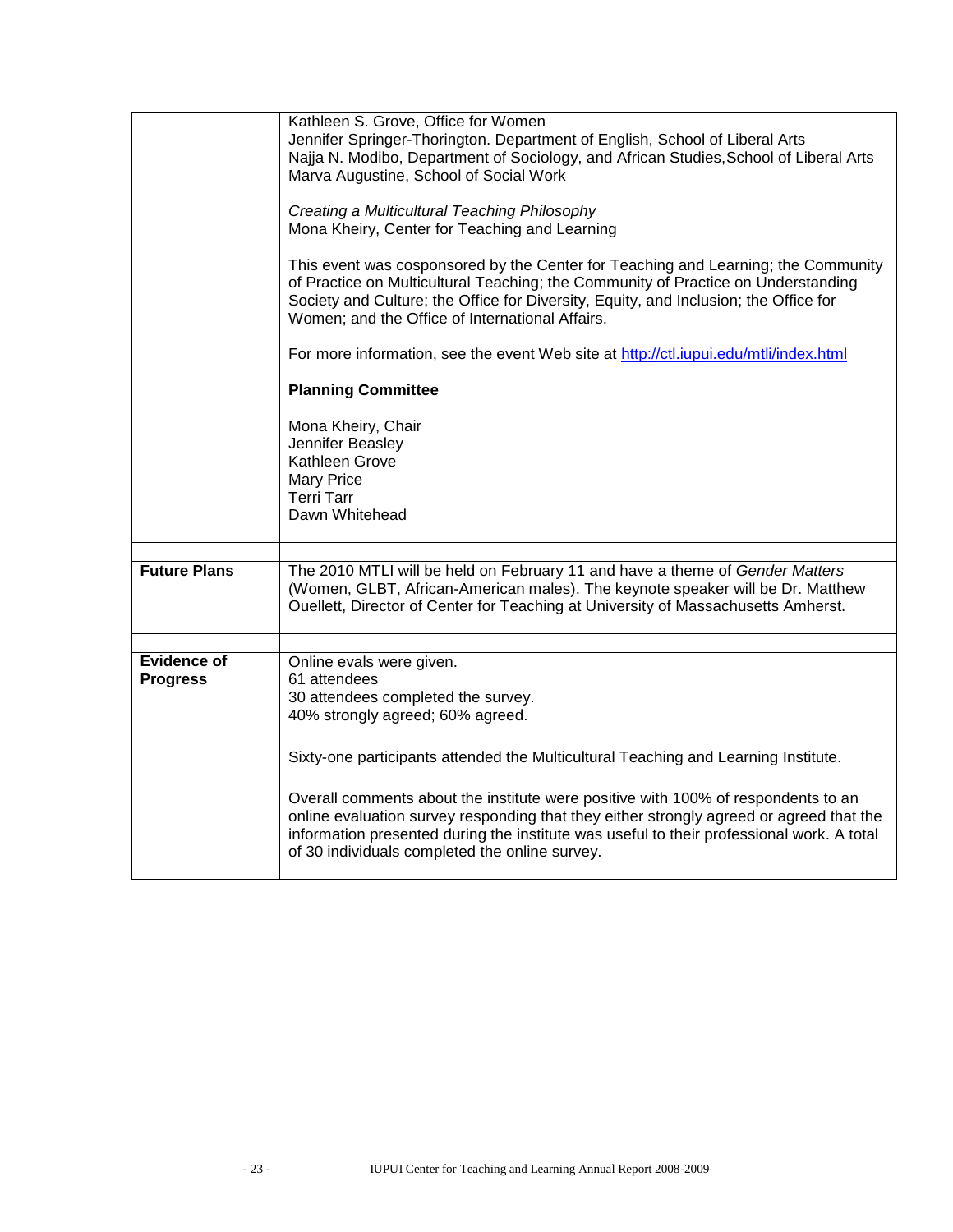## **APPENDIX A: Center for Teaching and Learning Publications**

- Bentley A.K., Hoch M.A, Russell C.B., **Varma-Nelson P.**, & Weaver G.C. (under review). Adapting peer-led team learning to the research-based laboratory environment. *Journal of College Science Teaching*.
- DeWolff, D. K., & **Tarr, T. A.** (2010). *Study guide for Kail and Cavanaugh's Human Development: A Life-Span View* (5th ed.). Belmont, CA: Wadsworth.
- Eberlein, T., Kampmeier, J., Minderhout, V., Moog, R., Platt, T., **Varma-Nelson, P.,** & White, H., (2008). Pedagogies of Engagement: A comparison of PBL, POGIL and PLTL. *Biochemistry and Molecular Biology Education, 36(4)*, 262-273.
- Gafney, L., & **Varma-Nelson, P.** (2008). *Peer-Led Team Learning: Evaluation, dissemination and institutionalization of a college level initiative.* Dordrecht, The Netherlands: Springer.
- Gosser, D., Kampmeier, J., & **Varma-Nelson, P.**, (in press). Peer-Led Team Learning. *Journal of Chemical Education*.
- Huang, X., Hsiao, E., **Runshe, D**., & Lunce, L. (2009*).* Faculty use and perception of blog activities for instruction*. In Proceedings of Society for Information Technology and Teacher Education International Conference 2009 (pp. 1892-1897).* Chesapeake, VA: AACE.
- Kampmeier, J. A., **Varma-Nelson, P.** (2009*).* Peer-Led Team Learning; Organic Chemistry. In Pienta, N.; Cooper, M.M.; Greenbowe, T. (Eds.), *Chemists' Guide to Effective Teaching, Vol.2. Chapter 9, 122-14.* Upper Saddle River, NJ: Prentice Hall.
- Lunce, L., **Runshe, D.,** Hsiao, E., & Huang, X. (2009). Strategies for using simulation as a vehicle to manage cognitive load*.* In *Proceedings of Society for Information Technology and Teacher Education International Conference 2009 (pp. 1492-1496).* Chesapeake, VA: AACE.
- Weaver G.C., Wink D.J., **Varma-Nelson, P.**, & Lytle F.E., (2008) Integrating Research into the Curriculum: Using Laboratory Modules to Engage Faculty and Students. In Boyd, M.K. & Wesemann, J.L., *Broadening Participation in Undergraduate Research: Fostering Excellence and Enhancing the Impact.* Washington DC: Council on Undergraduate Research.
- Wilson, K., Crowe, M., **Singh, J.,** Stamatopolos, A., Rubens, E., Gosney, J. (2009). Using electronic portfolios to measure student gains from mentored research*. CUR Quarterly, 29(3),* 26-32.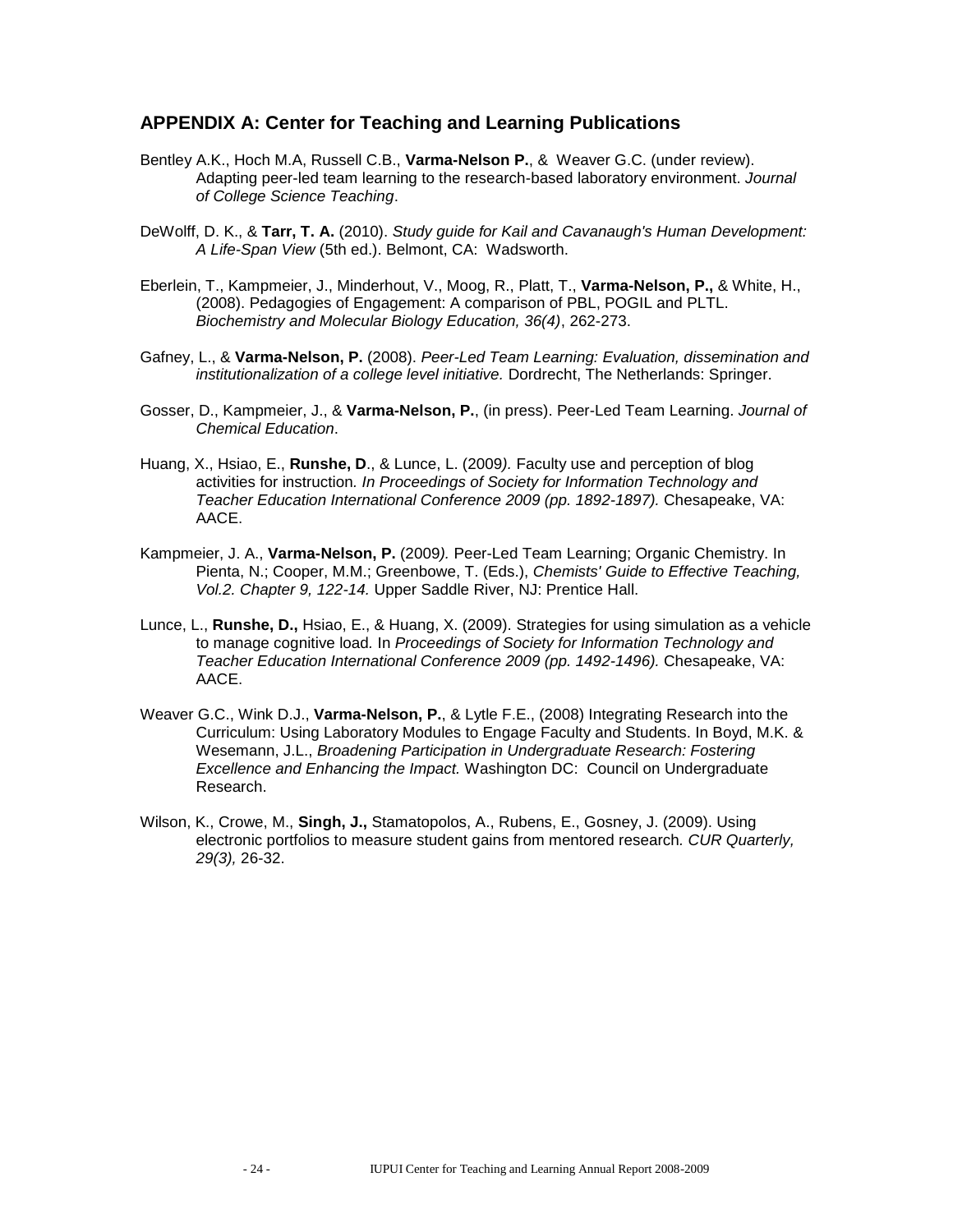## **APPENDIX B: Center for Teaching and Learning Grant Writing**

#### **Internal**

IUPUI Multidisciplinary Undergraduate Research Institute (MURI). Cyber Peer-Led Team learning ( cPLTL), **\$13,100 Varma-Nelson, P., Janke, T., & Newbrough, R.,** Summer 2009. Three students were hosted by CTL

#### **External**

NSF, Office of International Science and Engineering(OISE)- Partnerships for International Research and Education (PIRE), "International Collaboration to Develop the Infrastructure for Intelligent Mechatronics Assistance Network (iMAN) for Health-Care", Yingzi Du, Co-PI(s):**Pratibha Varma-Nelson**, Vincent Duffy, February, 26, 2009, Susan Sutton, Stanley Chien, Not invited to submit a full proposal.

NSF, CCLI Type I "Development of cPLTL" , **\$200,000**, May 21 submitted, Pratibha Varma-Nelson, Co-PIs **Randy Newbrough, Lorie Shuck, Tom Janke**, Lin Zhu, Jessica Blackerby. Under review.

NSF, CCLI Type I Special Project "The Role of Centers for Teaching and Learning in Improvement of Undergraduate Engineering Education" **\$97, 000**, **Pratibha Varma-Nelson**, Co-PI **Terri Tarr**. Under review.

NSF, Structural and Biochemical Studies of PKR activator PACT Gaya Amarasinghe/CAREER, Iowa State University, **Pratibha Varma-Nelson**, Consultant on education portion of the proposal, under review.

NSF, "Bioscience Pathways Network" Math Science Partnership,\$12,500,000, Subah Packer, **Pratibha Varma-Nelson**, Robert Yost and Joshua Smith from IUPUI. Under preparation. Due August 20, 2009.

NSF, Professional Science Masters Program, Uday Sukhatme, Bill Bosran, Simon Rhodes, **Pratibha Varma-Nelson**, Sonal Sanghani. Under preparation

NSF, "Bioscience Pathways Network" Math Science Partnership-Subah Packer, **Pratibha Varma-Nelson**, Robert Yost and Joshua Smith from IUPUI. Under preparation. Due August 20, 2009.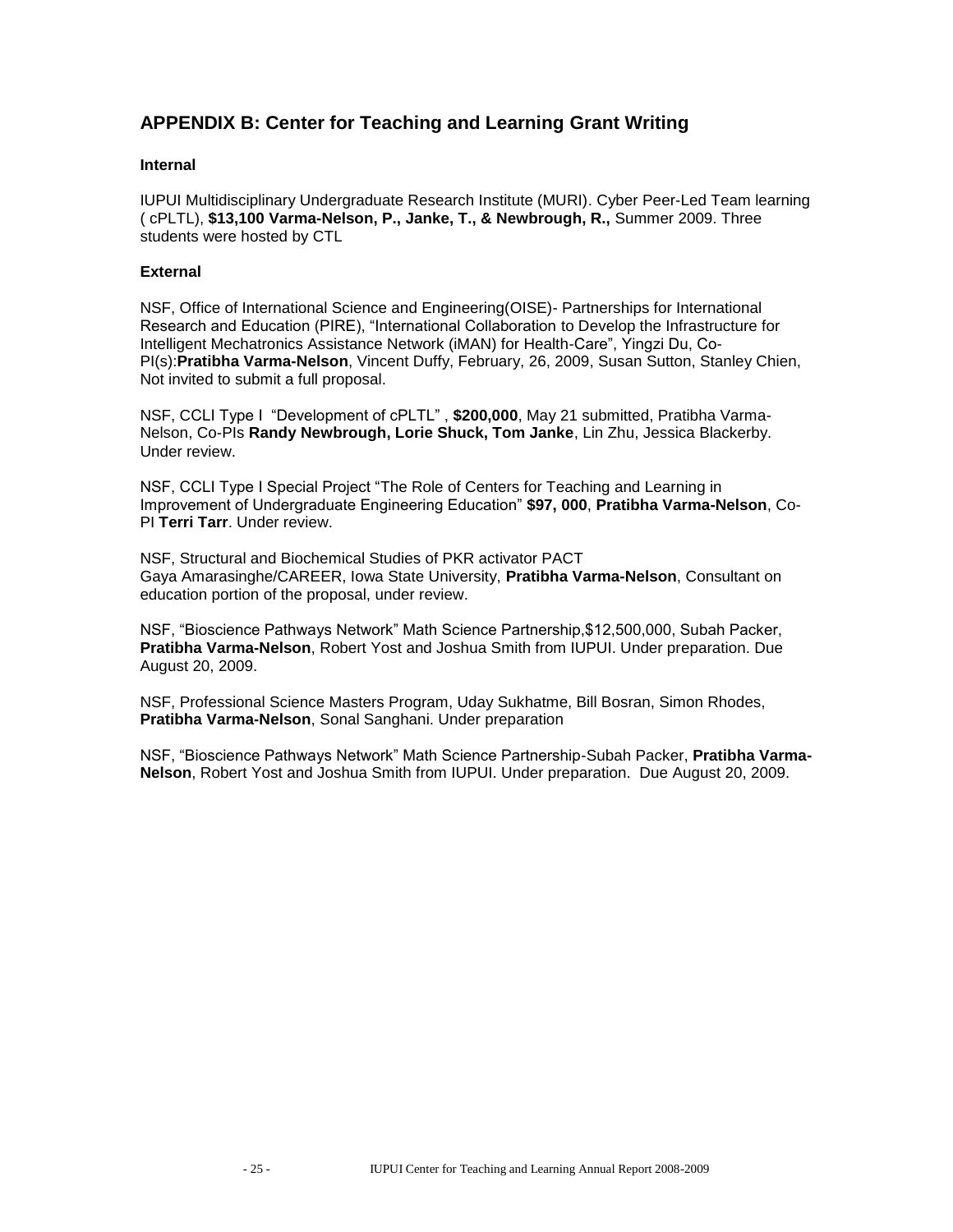## **APPENDIX C: Center for Teaching and Learning External Presentations**

- **Beasley, J.** (2009, June). *Teaching 101: Fundamentals in the classroom.* Presented at the Preparing Future Faculty Summer Institute, Indianapolis, IN.
- **Beasley, J.** (2008, November). *Getting feedback from students to inform your teaching and improve students' learning.* Presented at the Junior Faculty Forum and Beyond: Navigating the Road to Success in the Academy, Indianapolis, IN.
- **Beasley, J., Janke, T., & Tarr, T.** (2008, October). *Jump start: A tapestry of online course design and technology.* Presented at the Professional and Organizational Development Network National Conference, Reno, NV.
- Gosney, J. & **Ward, L.** (2008, July). *Enhancing OSP for programmatic and institutional assessment*. Presented at the 2008 Sakai Conference, Paris, France.
- Gosney, J. & **Ward, L.** (2008, July). *Implementing ePortfolio: Challenges and opportunities*. Presented at the 2008 Sakai Conference, Paris, France.
- Gosser, D. K., Kampmeier J.A., & **Varma-Nelson, P.** (2008, November). *Peer-led Team Learning.* Presented at the Northeastern Section of the American Chemical Society, James Flack Norris Award Presentation 2008, Brandeis University, MA
- Hamilton, S., & **Varma-Nelson, P.** (2008, October). *Going for the gold*. Presented at the Assessment Institute, Indianapolis, IN.
- Huang, X., Hsiao, E., **Runshe, D.,** & Lunce, L. (2009, March). *Faculty use and perception of blog activities for instruction.* Paper presented at 2009 Society for Information Technology & Teacher Education (SITE) Conference, Charleston, SC.
- Kahn, S., Scott, S., & **Runshe, D.** (2009, May) *IUPUI's ePortfolio.* Presented at the Career Services Council meeting, Indianapolis, IN.
- Kahn, S. & **Ward, L.** (2008, July). *Navigating the shoals of OSP implementation*. Presented at the 2008 Sakai Conference, Paris, France.
- **Kheiry, M**. (2008, November). *Teaching strategies and course design*. Presented at the Junior Faculty Forum and Beyond: Navigating the Road to Success in the Academy, Indianapolis, IN.
- Lunce, L., **Runshe, D.,** Hsiao, E., & Huang, X. (2009, March). *Strategies for using simulation as a vehicle to manage cognitive load.* Paper presented at 2009 Society for Information Technology & Teacher Education (SITE) Conference, Charleston, SC.
- Newbrough, J. R. (2008, May). *Can't we all just get along? Working together to create faculty development opportunities.* Presented at the SEED 2009 Conference, Findlay, OH.
- Palmer, M., McDaniel, R., **Tarr, T.,** & Weissinger, P. (2009, June). *Power up your pedagogy: Teaching tech-savvy millennials.* Presented at the Teaching Professor Conference, Washington, DC.
- **Runshe, D.** (2009, June). *Evaluating your online course.* Presentation for Jump Start Intensive Program at Indiana University, Bloomington, IN.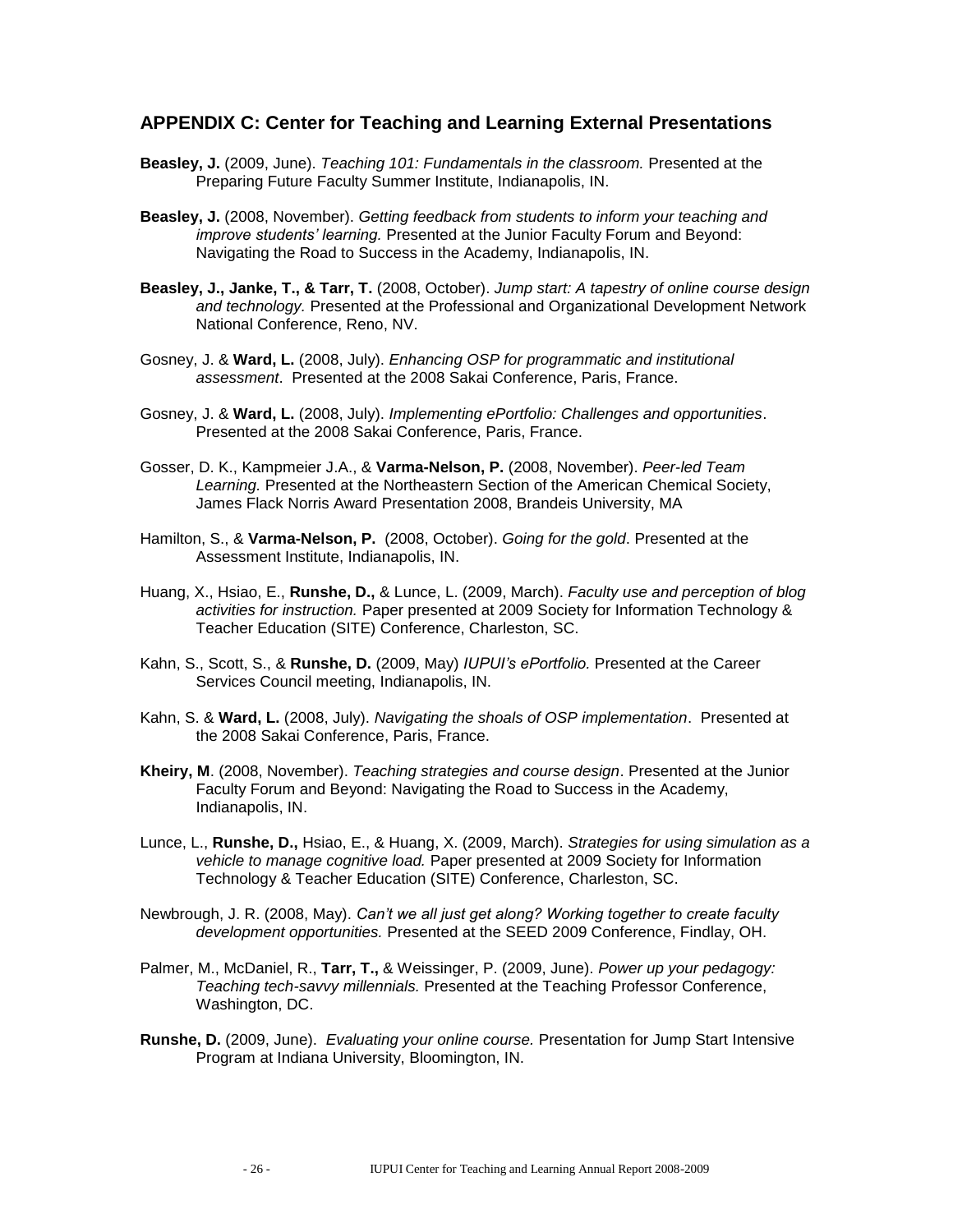- **Runshe, D.** (2009, June). *Defining course goals and learning objectives.* Presentation for Jump Start Intensive Program at Indiana University, Bloomington, IN.
- **Runshe, D.** (2009, June). *Introduction to course design.* Presentation for Jump Start Intensive Program at Indiana University, Bloomington, IN.
- **Runshe, D.** (2009, May). *Defining course goals and learning objectives.* Presentation for Jump Start Intensive Program at Indiana University – Purdue University Indianapolis, Indianapolis, IN.
- **Runshe, D.** (2009, May). *NSF ePortfolio.* Presentation for external partners of NSF grant recipients at Indiana University – Purdue University Indianapolis, Indianapolis, IN.
- **Runshe, D.** & Porter P. (2009, March). *Strategies for engaging students in the classroom.* Presentation at spring 2009 Junior Faculty Forum and Beyond: Navigating the Road to Success in the Academy at Butler University, Indianapolis, IN.
- **Singh, J.** (2008, July). *Shining a light into the black box: The power and potential of evaluability assessment.* Presented to the Indiana Evaluation Association, Indianapolis, IN
- **Tarr, T., & Janke, T.** (2009, January). *Jump Start: Evaluating a team-based online course development program.* Presented at the Educause Learning Initiative Annual Meeting, Orlando, FL.
- **Tarr, T.,** & Turner, R. (2008, October). *New faculty orientation: Weaving it throughout the academic year.* Presented at the Professional and Organizational Development Network National Conference, Reno, NV.
- **Varma-Nelson, P**. (2009, March). *Peer-led team learning.* Presented at the American Chemical Society National Meeting, Salt Lake City, Utah.
- **Varma-Nelson, P**. (2009, April). *Peer Leaders: Future Noyce Scholars?* Presented at the Midwest Noyce Conference, Indianapolis, IN.
- **Varma-Nelson, P**. (2009, June). *Pedagogies of Engagement in Science; A comparison of PBL, POGIL and PLTL*. Presented at the Republic Polytechnic Institute, *What are we learning about Learning?* 2nd International PBL conference, Singapore.
- **Varma-Nelson, P**., Murphree S.S., and Lang, C. (2009, March). *Peer-Led Team Learning: Bringing the research model (of teaching) to the classroom*. Presented at the Physics Teachers Education Coalition meeting, Pittsburgh, PA.
- **Varma-Nelson P**. (2009, March). *Gathering and Analyzing Data*. NSF STEP PI meeting, Washington DC.
- **Varma-Nelson P**. (2009, March). *Leveraging your STEP Project*. NSF STEP PI meeting, Washington DC.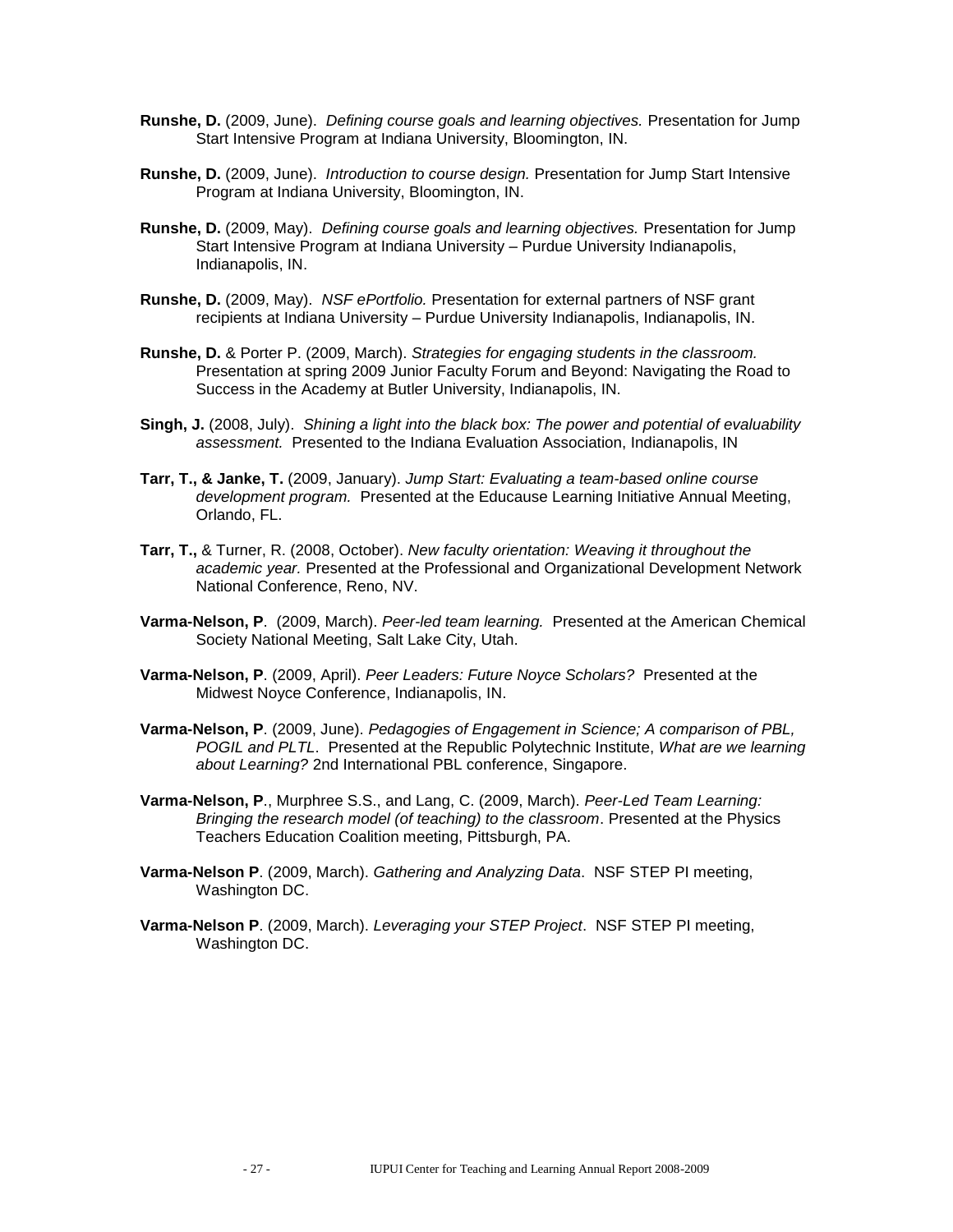| <b>CTL Staff</b> |                                 |                           |                 |                  |  |
|------------------|---------------------------------|---------------------------|-----------------|------------------|--|
| <b>Member</b>    | <b>Course Name</b>              | Course #                  | <b>Students</b> | <b>Semester</b>  |  |
| Tom Janke        | Using a Personal Computer       | CIT 106                   | 25              | <b>Fall 2008</b> |  |
| Tom Janke        | <b>Podcast Music Techniques</b> | E536/Z320                 | 8               | Spring 2009      |  |
| Lorie Shuck      | <b>Programming Concepts</b>     | CSCI N201                 | 13              | Summer II 2008   |  |
| Lorie Shuck      | <b>Programming Concepts</b>     | CSCI N201                 | 54              | <b>Fall 2008</b> |  |
| Lorie Shuck      | <b>Programming Concepts</b>     | <b>IUPUC</b><br>CSCI N201 | 3               | <b>Fall 2008</b> |  |
| Lorie Shuck      | <b>Programming Concepts</b>     | CSCI N201                 | 49              | Spring 2009      |  |
| Lorie Shuck      | <b>Programming Concepts</b>     | <b>IUPUC</b><br>CSCI N201 | 6               | Spring 2009      |  |
| Lorie Shuck      | <b>Programming Concepts</b>     | CSCI N201                 | 25              | Summer I 2009    |  |
| Terri Tarr       | Child and Adolescent Psychology | <b>PSY B360</b>           | 60              | <b>Fall 2008</b> |  |
| Terri Tarr       | Child and Adolescent Psychology | <b>PSY B360</b>           | 60              | Spring 2009      |  |
| Terri Tarr       | Child and Adolescent Psychology | <b>PSY B360</b>           | 60              | Summer 2009      |  |
| Lynn Ward        | Using a Personal Computer       | <b>CIT 106</b>            | 23              | <b>Fall 2008</b> |  |

## **APPENDIX D: Courses Taught by CTL Staff**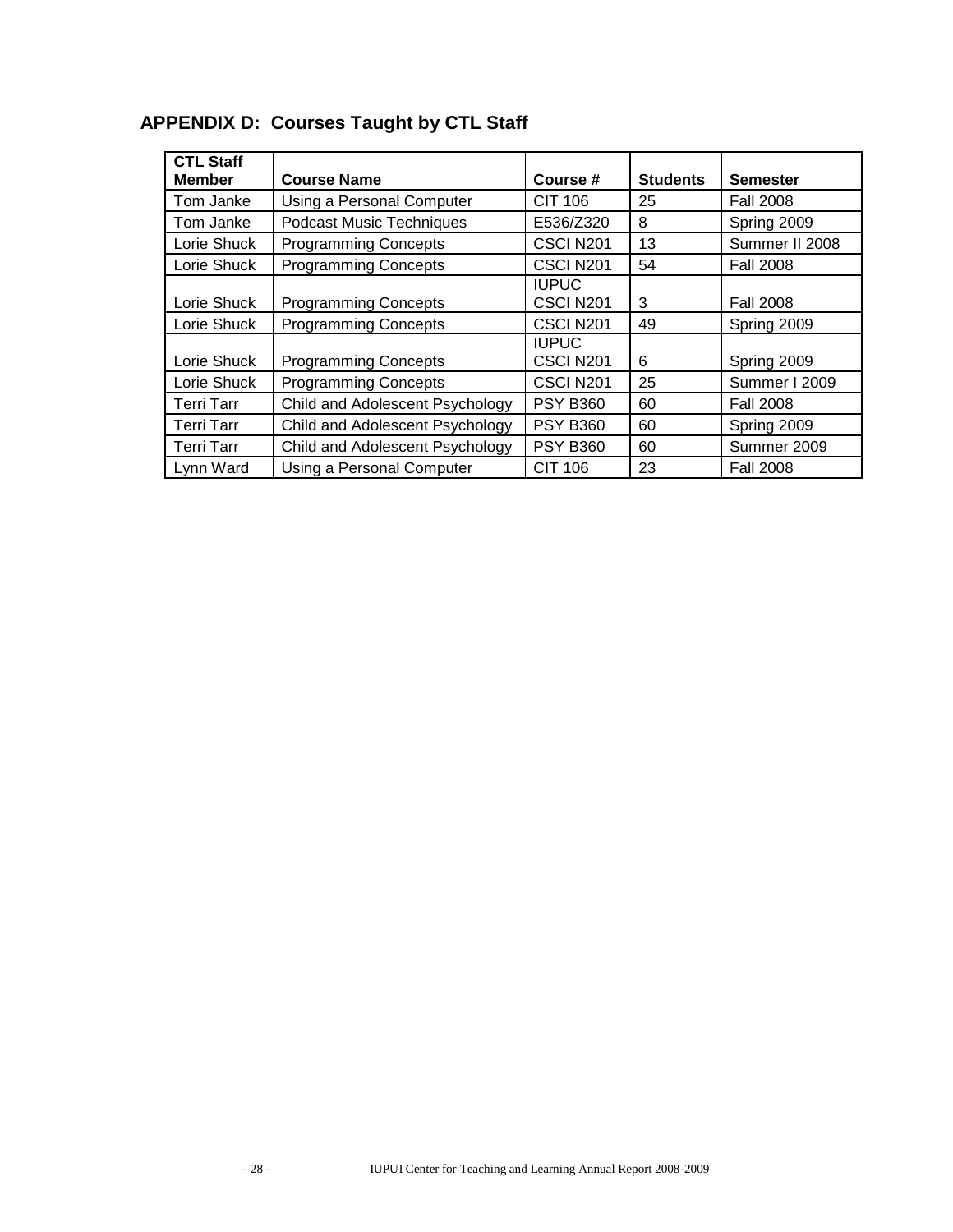## **APPENDIX E: 2008-2009 Unique and Total Consults, Unique and Total Event Attendance, and Unique Clients by School/Campus Affiliation**

|                | <b>Unique</b>   |                 |                   |                    |                |  |
|----------------|-----------------|-----------------|-------------------|--------------------|----------------|--|
|                | <b>Unique</b>   | <b>Total</b>    | Event             | <b>Total Event</b> | <b>Unique</b>  |  |
| Unit           | <b>Consults</b> | <b>Consults</b> | <b>Attendance</b> | <b>Attendance</b>  | <b>Clients</b> |  |
| <b>ADMIN</b>   | 48              | 133             | 95                | 197                | 105            |  |
| <b>BUS</b>     | 9               | 17              | 19                | 35                 | 24             |  |
| Clarian        | 0               | 0               | $\mathbf{1}$      | $\mathbf{1}$       | $\mathbf 1$    |  |
| <b>CLN</b>     | 6               | 12              | 14                | 22                 | 17             |  |
| <b>DENT</b>    | 11              | 13              | 45                | 103                | 46             |  |
| <b>E&amp;T</b> | 50              | 134             | 71                | 132                | 96             |  |
| <b>EDUC</b>    | 22              | 71              | 28                | 61                 | 39             |  |
| <b>HERR</b>    | 3               | 4               | 12                | 18                 | 13             |  |
| <b>INFO</b>    | 8               | 12              | 21                | 42                 | 24             |  |
| <b>IPFW</b>    | 0               | 0               | 21                | 28                 | 21             |  |
| IU             | $\overline{7}$  | 10              | $\mathbf 0$       | 0                  | $\overline{7}$ |  |
| <b>IUB</b>     | $\overline{2}$  | 7               | 24                | 32                 | 23             |  |
| <b>IUE</b>     | $\mathbf{1}$    | $\mathbf{1}$    | 19                | 27                 | 19             |  |
| <b>IUK</b>     | 0               | 0               | 10                | 13                 | 10             |  |
| <b>IUNW</b>    | 0               | 0               | 6                 | 6                  | 6              |  |
| <b>IUPUC</b>   | 6               | 17              | 21                | 41                 | 25             |  |
| <b>IUS</b>     | 0               | 0               | $\overline{2}$    | 3                  | $\overline{2}$ |  |
| <b>IUSB</b>    | 0               | 0               | 16                | 20                 | 15             |  |
| <b>IUSM</b>    | 39              | 136             | 100               | 193                | 123            |  |
| <b>IUSON</b>   | 30              | 90              | 63                | 102                | 75             |  |
| <b>JOUR</b>    |                 |                 | $\overline{2}$    | $\overline{2}$     | $\overline{2}$ |  |
| <b>LAW</b>     | 3               | 10              | 17                | 40                 | 18             |  |
| <b>LIBA</b>    | 75              | 418             | 138               | 294                | 165            |  |
| <b>LIBR</b>    | 6               | 12              | 21                | 47                 | 24             |  |
| <b>None</b>    |                 |                 |                   |                    |                |  |
| <b>Needed</b>  | 1               | 1               | 34                | 34                 | 35             |  |
| <b>PETM</b>    | 18              | 63              | 26                | 60                 | 34             |  |
| <b>SCI</b>     | 42              | 156             | 79                | 187                | 96             |  |
| <b>SHRS</b>    | 9               | 19              | 13                | 28                 | 18             |  |
| <b>SLIS</b>    | 7               | 19              | 8                 | 10                 | 11             |  |
| <b>SOCW</b>    | 22              | 102             | 52                | 109                | 61             |  |
| <b>SPEA</b>    | 15              | 50              | 14                | 35                 | 23             |  |
| <b>UCOL</b>    | 6               | 20              | 8                 | 8                  | 12             |  |
| <b>UITS</b>    | 0               | 0               | $\mathbf{1}$      | $\overline{2}$     | 1              |  |
| <b>Unknown</b> | 4               | 6               | 26                | 33                 | 24             |  |
| <b>TOTAL</b>   | 450             | 1533            | 1024              | 1964               | 1214           |  |